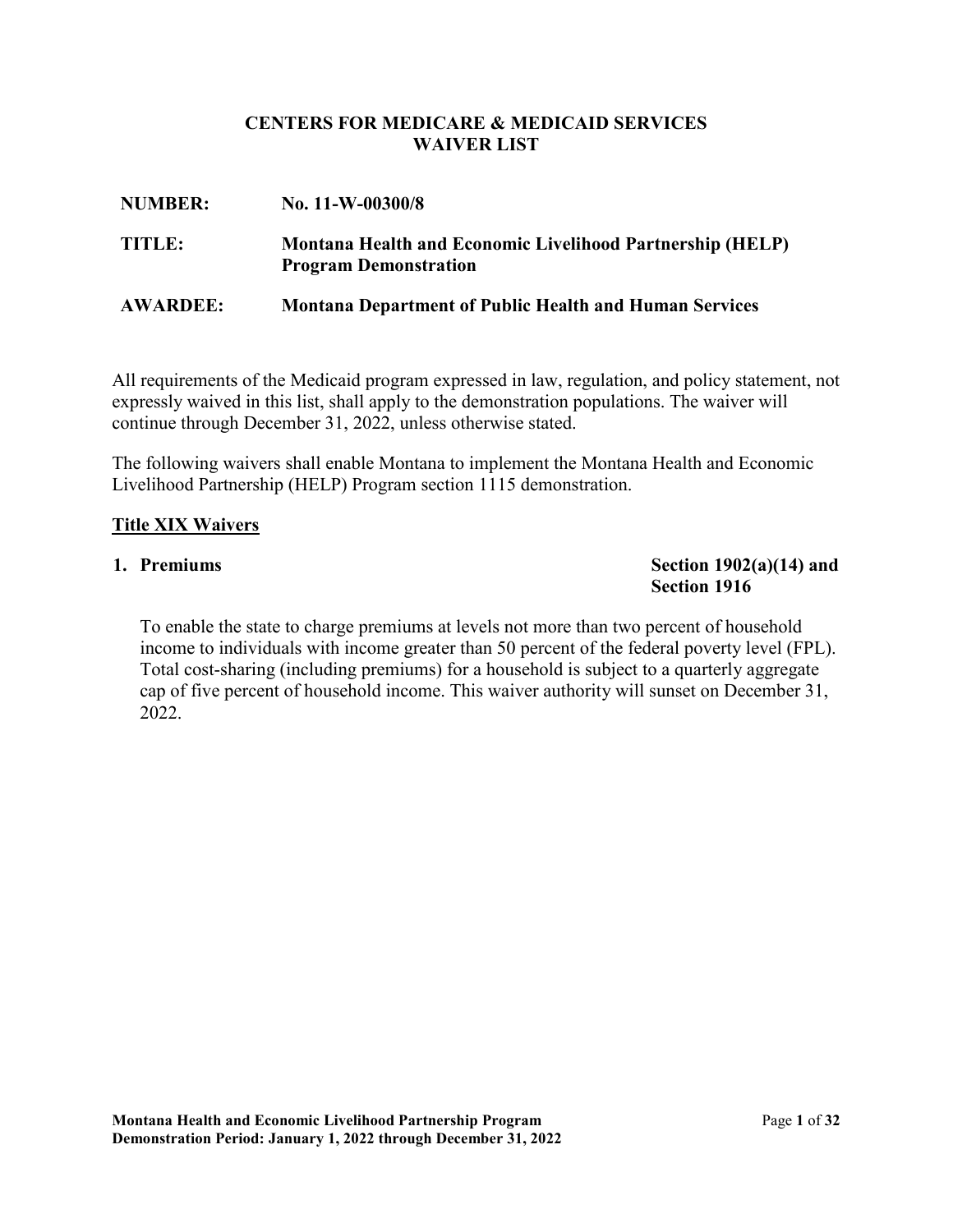#### **CENTERS FOR MEDICARE & MEDICAID SERVICES SPECIAL TERMS AND CONDITIONS**

| <b>NUMBER:</b>  | No. $11-W-00300/8$                                                                        |
|-----------------|-------------------------------------------------------------------------------------------|
| TITLE:          | Montana Health and Economic Livelihood Partnership (HELP)<br><b>Program Demonstration</b> |
| <b>AWARDEE:</b> | <b>Montana Department of Public Health and Human Services</b>                             |

#### **I. PREFACE**

 Centers for Medicare & Medicaid Services (CMS) has granted a waiver of requirements under and the state's obligations to CMS related to the demonstration. These STCs neither grant additional waivers, nor expand upon those separately granted. The following are the Special Terms and Conditions (STCs) for the Montana Health and Economic Livelihood Partnership (HELP) Program section 1115(a) Medicaid demonstration (hereinafter "demonstration") to enable Montana to operate this demonstration program. The section 1902(a) of the Social Security Act (the Act) which are separately enumerated. These STCs set forth conditions and limitations on those waivers and expenditure authorities, and describe in detail the nature, character, and extent of federal involvement in the demonstration

The STCs have been arranged into the following subject areas:

- I. Preface
- II. Program Description and Objectives
- III. General Program Requirements
- IV. Eligibility and Enrollment
- V. Demonstration Programs and Benefits
- VI. Delivery System
- VII. Premiums
- VIII. General Financial Requirements
- IX. General Reporting Requirements
- X. Evaluation of the Demonstration
- XI. Schedule of Deliverables

### **Attachment A: Developing the Evaluation Design Attachment B: Preparing the Interim and Summative Evaluation Reports Attachment C: Approved Evaluation Design** *[reserved]*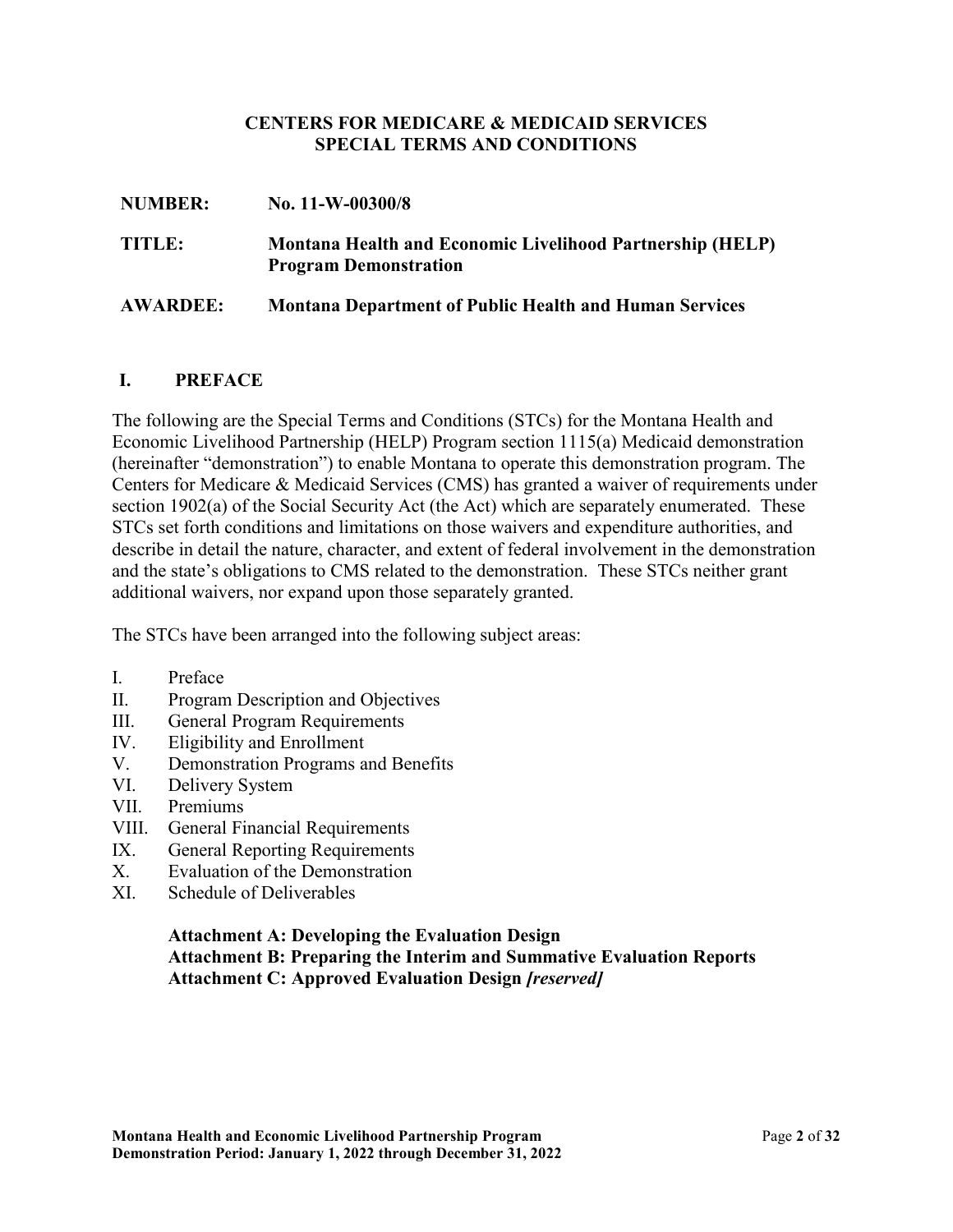# **II. PROGRAM DESCRIPTION AND OBJECTIVES**

This section 1115(a) demonstration provides authority for the state to charge premiums to enrollees in the new adult group with income greater than 50 percent of the federal poverty level (FPL).

 above 100 percent of the FPL who fail to pay premiums may be disenrolled from coverage. For individuals with income greater than 50 percent of the FPL, premiums may not exceed two percent of family household income. Participants with income at or below 100 percent of the FPL who fail to pay premiums will not be disenrolled from coverage. Participants with incomes Such individuals may re-enroll for coverage when payment is made for the overdue premiums or after the state assesses past due premium amounts. Assessments must occur no later than the end of the quarter.

 coverage that is not available or could not be effectively delivered; and 4) are otherwise exempted from premiums or cost-sharing by federal law, and not within the scope of a waiver of The following individuals are excluded from all provisions of this demonstration; those who: 1) have been determined to be medically frail; 2) live in a region (which could include all or part of an Indian reservation) where there may not be sufficient providers; 3) require continuity of that exemption, including individuals with incomes up to 50 percent of the FPL. These individuals, hereinafter referred to as "Excluded Populations," will be served under the Medicaid state plan and subject to the terms and conditions therein.

 The one-year temporary extension enables a planned phase out of the premium requirement, by remove expenditure authority for twelve-month continuous eligibility. allowing the state adequate time to conduct communication outreach for this policy change, and implement any operational changes or resource reallocations, as well as to make necessary changes to its Medicaid eligibility and enrollment processes. The amendment enables state to

# **III. GENERAL PROGRAM REQUIREMENTS**

- **1. Compliance with Federal Non-Discrimination Statutes.** The state must comply with all applicable federal statutes relating to non-discrimination. These include, but are not limited to, the Americans with Disabilities Act of 1990 (ADA), Title VI of the Civil Rights Act of 1964, section 504 of the Rehabilitation Act of 1973 (Section 504), the Age Discrimination Act of 1975, and section 1557 of the Patient Protection and Affordable Care Act (Section 1557).
- **2. Compliance with Medicaid and Children's Health Insurance Program (CHIP) Law, Regulation, and Policy.** All requirements of the Medicaid program and CHIP, expressed in law, regulation, and policy statement, not expressly waived or identified as not applicable in the waiver and expenditure authority documents (of which these terms and conditions are part), apply to the demonstration.
- **3. Changes in Medicaid and CHIP Law, Regulation, and Policy.** The state must, within the timeframes specified in federal law, regulation, or written policy, come into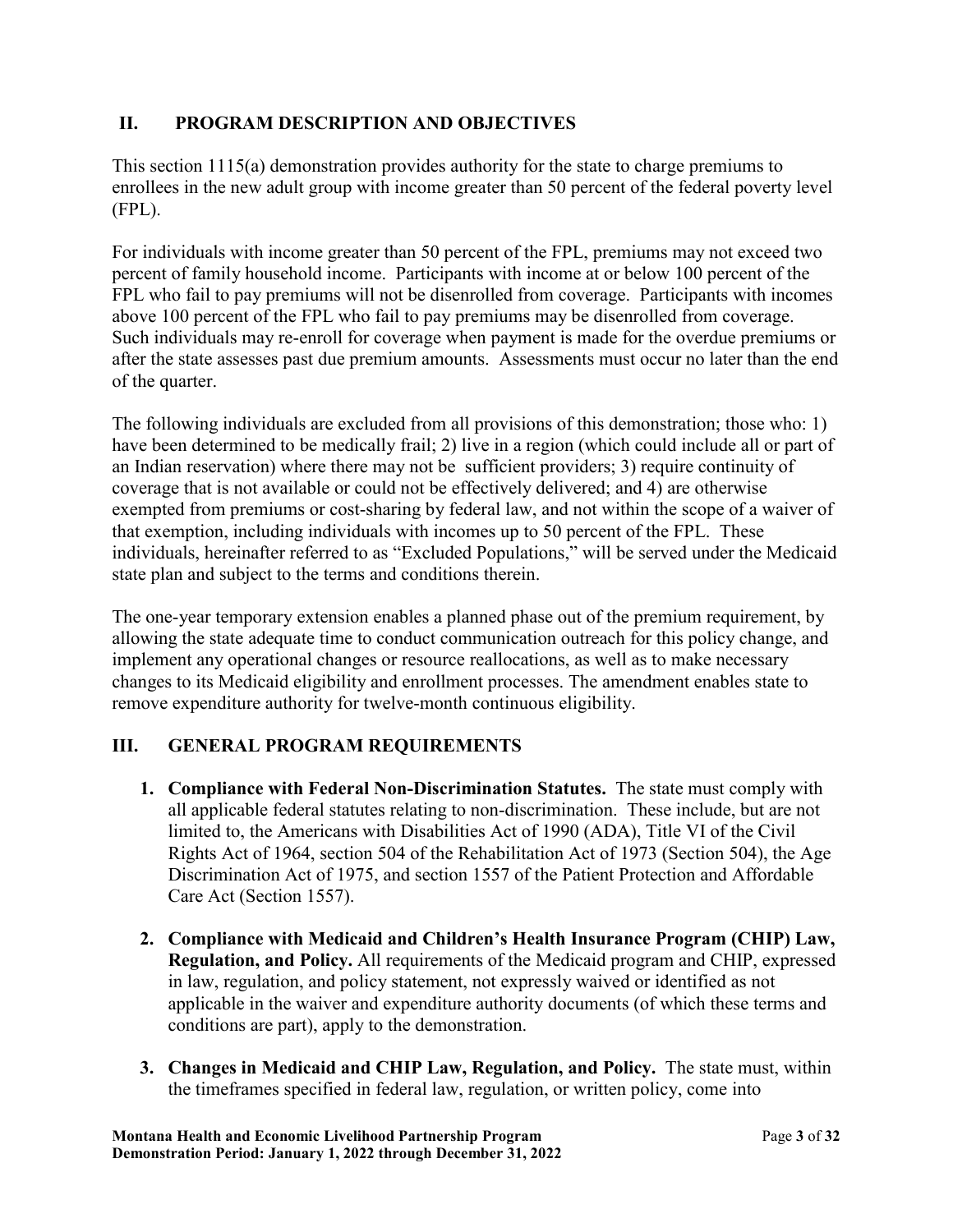being changed is expressly waived or identified as not applicable. In addition, CMS demonstration under STC 7. CMS will notify the state thirty (30) business days in comment. Changes will be considered in force upon issuance of the approval letter by CMS. The state must accept the changes in writing. compliance with any changes in law, regulation, or policy affecting the Medicaid or CHIP program that occur during this demonstration approval period, unless the provision reserves the right to amend the STCs to reflect such changes and/or changes of an operational nature without requiring the state to submit an amendment to the advance of the expected approval date of the amended STCs to allow the state to provide

# **4. Impact on Demonstration of Changes in Federal Law, Regulation, and Policy.**

- i. To the extent that a change in federal law, regulation, or policy requires either a reduction or an increase in federal financial participation (FFP) for expenditures made under this demonstration, the state must adopt, subject to CMS approval, a modified budget neutrality agreement for the demonstration as necessary to comply with such change, as well as a modified allotment neutrality worksheet as necessary to comply with such a change. The trend rates for the budget neutrality agreement are not subject to change under this subparagraph. Further, the state may seek an amendment to the demonstration (as per STC 7 of this section) as a result of change in FFP.
- ii. If mandated changes in the federal law require state legislation, unless otherwise prescribed by the terms of the federal law, the changes must take effect on the earlier of the day such state legislation becomes effective, or on the last day such legislation was required to be in effect under the law, whichever is sooner.
- **5. State Plan Amendments.** The state will not be required to submit title XIX or XXI state plan amendment (SPAs) for changes affecting any populations made eligible solely through the demonstration. If a population eligible through the Medicaid or CHIP state plan is affected by a change to the demonstration, a conforming amendment to the appropriate state plan is required, except as otherwise noted in these STCs. In all such cases, the Medicaid and CHIP state plans govern.
- **6. Changes Subject to the Amendment Process.** Changes related to eligibility, federal share of funding, budget neutrality, and other comparable program elements must enrollment, benefits, beneficiary rights, delivery systems, cost sharing, sources of nonbe submitted to CMS as amendments to the demonstration. All amendment requests are subject to approval at the discretion of the Secretary in accordance with section 1115 of the Act. The state must not implement changes to these elements without prior approval by CMS either through an approved amendment to the Medicaid or CHIP state plan or amendment to the demonstration. Amendments to the demonstration are not retroactive and no FFP of any kind, including for administrative or medical expenditures, will be available under changes to the demonstration that have not been approved through the amendment process set forth in this section in STC 7, except as provided in this section in STC 3.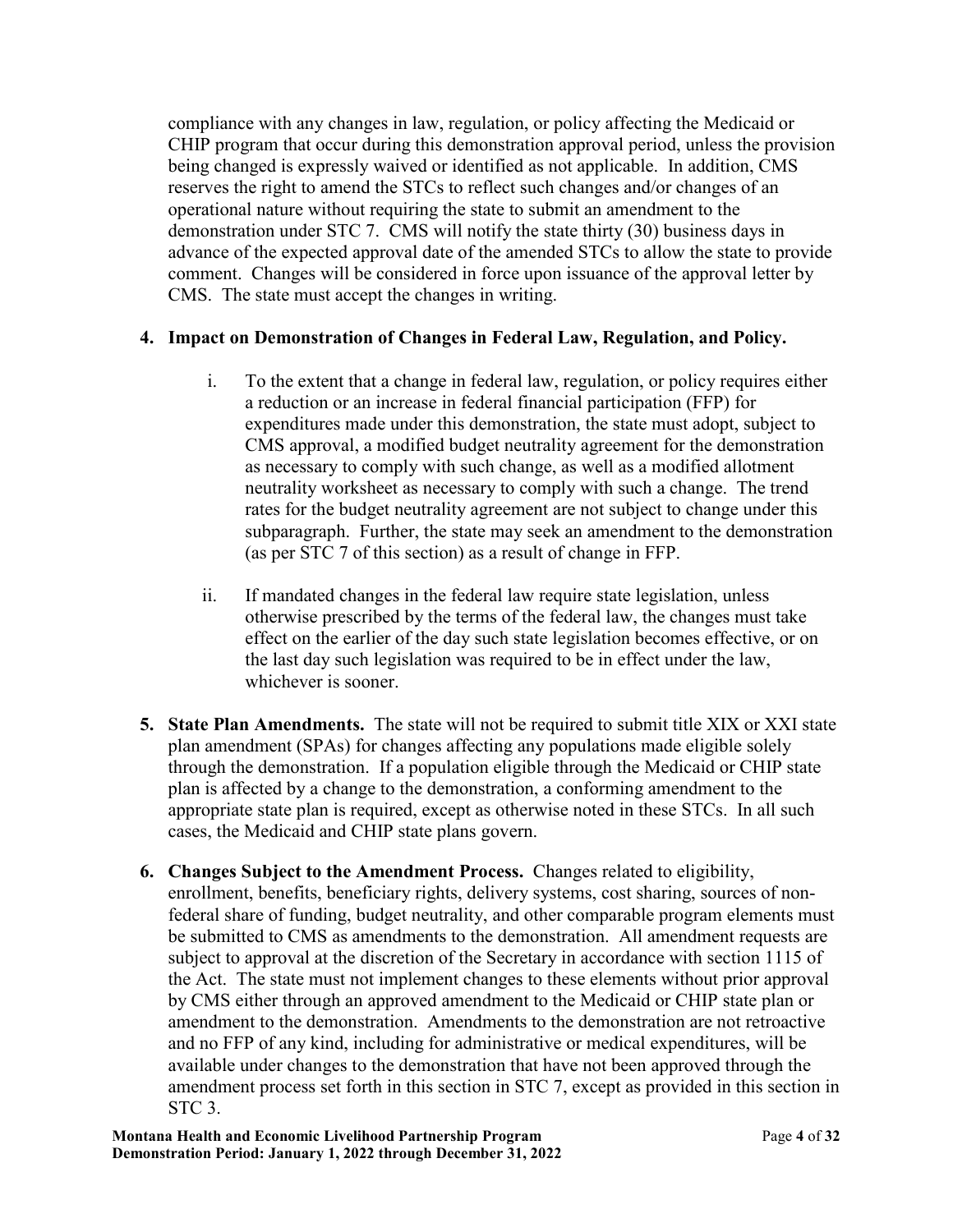- **7. Amendment Process.** Requests to amend the demonstration must be submitted to CMS for approval no later than 120 calendar days prior to the planned date of implementation of the change and may not be implemented until approved. CMS reserves the right to deny or delay approval of a demonstration amendment based on non-compliance with these STCs, including but not limited to failure by the state to submit required reports and other deliverables in a timely fashion according to the deadlines specified herein. Amendment requests must include, but are not limited to, the following:
	- requirements of STC 12. Such an explanation must include a summary of any addressed by the state in the final amendment request submitted to CMS; i. An explanation of the public process used by the state, consistent with the public feedback received and identification of how this feedback was
	- ii. A detailed description of the amendment, including impact on beneficiaries, with sufficient supporting documentation;
	- proposed amendment on the current budget neutrality agreement. Such iii. A data analysis which identifies the specific "with waiver" impact of the analysis shall include total computable "with waiver" and "without waiver" status on both a summary and detailed level through the current approval period using the most recent actual expenditures, as well as summary and detail projections of the change in the "with waiver" expenditure total as a result of the proposed amendment, which isolates (by Eligibility Group) the impact of the amendment;
	- iv. An up-to-date CHIP allotment neutrality worksheet, if necessary;
	- v. The state must provide updates to existing demonstration reporting and quality and evaluation plans. This includes a description of how the evaluation design and annual progress reports will be modified to incorporate the amendment provisions, as well as the oversight, monitoring, and measurement of the provisions.
- **8. Extension of the Demonstration.** States that intend to request an extension of the demonstration must submit an application to CMS from the Governor or Chief Executive Officer in accordance with the requirements of 42 CFR §431.412(c). States that do not intend to request an extension of the demonstration beyond the period authorized in these STCs must submit a phase-out plan consistent with the requirements of STC 9.
- **9. Demonstration Phase-Out.** The state may only suspend or terminate this demonstration in whole, or in part, consistent with the following requirements.
	- i. Notification of Suspension or Termination. The state must promptly notify CMS in writing of the reason(s) for the suspension or termination, together with the effective date and a transition and phase-out plan. The state must submit a notification letter and a draft plan to CMS. The state must submit the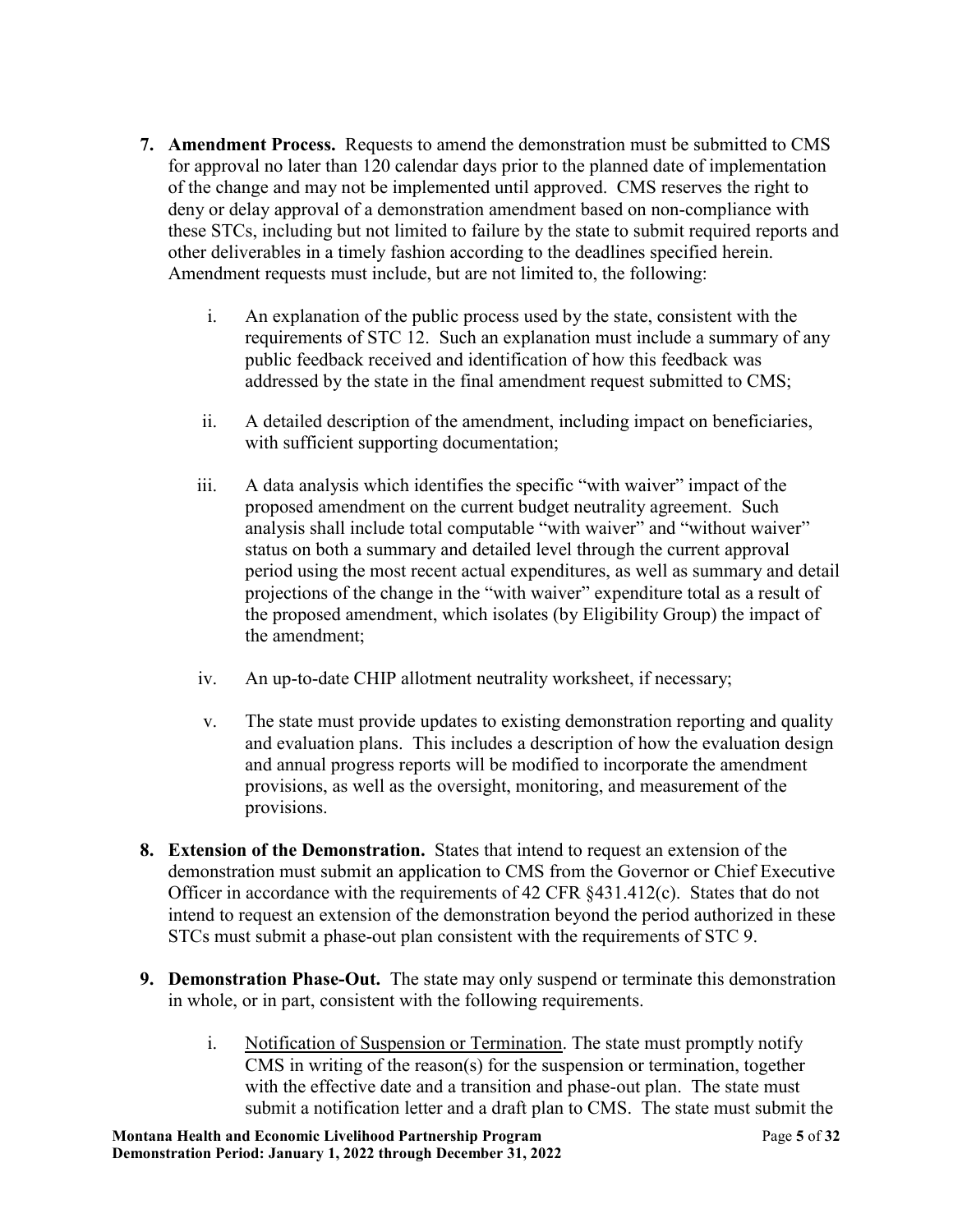period has ended, the state must provide a summary of the issues raised by the notification letter and a draft plan to CMS no less than six months before the effective date of the demonstration's suspension or termination. Prior to submitting the draft transition and phase-out plan to CMS, the state must publish on its website the draft transition and phase-out plan for a 30-day public comment period. In addition, the state must conduct tribal consultation in accordance with STC 12, if applicable. Once the 30-day public comment public during the comment period and how the state considered the comments received when developing the revised transition and phase-out plan.

- ii. Transition and Phase-out Plan Requirements. The state must include, at a ongoing coverage for eligible beneficiaries, as well as any community outreach minimum, in its phase-out plan the process by which it will notify affected beneficiaries, the content of said notices (including information on the beneficiary's fair hearing rights, if any), the process by which the state will conduct redeterminations of Medicaid or CHIP eligibility prior to the termination of the demonstration for the affected beneficiaries, and ensure activities the state will undertake to notify beneficiaries, including community resources that are available.
- iii. Transition and Phase-out Plan Approval. The state must obtain CMS approval of the transition and phase-out plan prior to the implementation of transition and phase-out activities. Implementation of transition and phase-out activities must be no sooner than 14 calendar days after CMS approval of the transition and phase-out plan.
- iv. Transition and Phase-out Procedures. The state must redetermine eligibility for the procedures set forth in 42 CFR 435.1200(e). The state must comply with all affected beneficiaries in order to determine if they qualify for Medicaid eligibility under a different eligibility category prior to making a determination of ineligibility as required under 42 CFR 435.916(f)(1). For individuals determined ineligible for Medicaid and CHIP, the state must determine potential eligibility for other insurance affordability programs and comply with all applicable notice requirements found in 42 CFR, part 431 subpart E, including sections 431.206 through 431.214. In addition, the state must assure all applicable appeal and hearing rights are afforded to beneficiaries in the demonstration as outlined in 42 CFR, part 431 subpart E, including sections 431.220 and 431.221. If a beneficiary in the demonstration requests a hearing before the date of action, the state must maintain benefits as required in 42 CFR §431.230.
- v. Exemption from Public Notice Procedures 42.CFR 431.416(g). CMS may expedite the federal and state public notice requirements under circumstances described in 42 CFR 431.416 $(g)$ .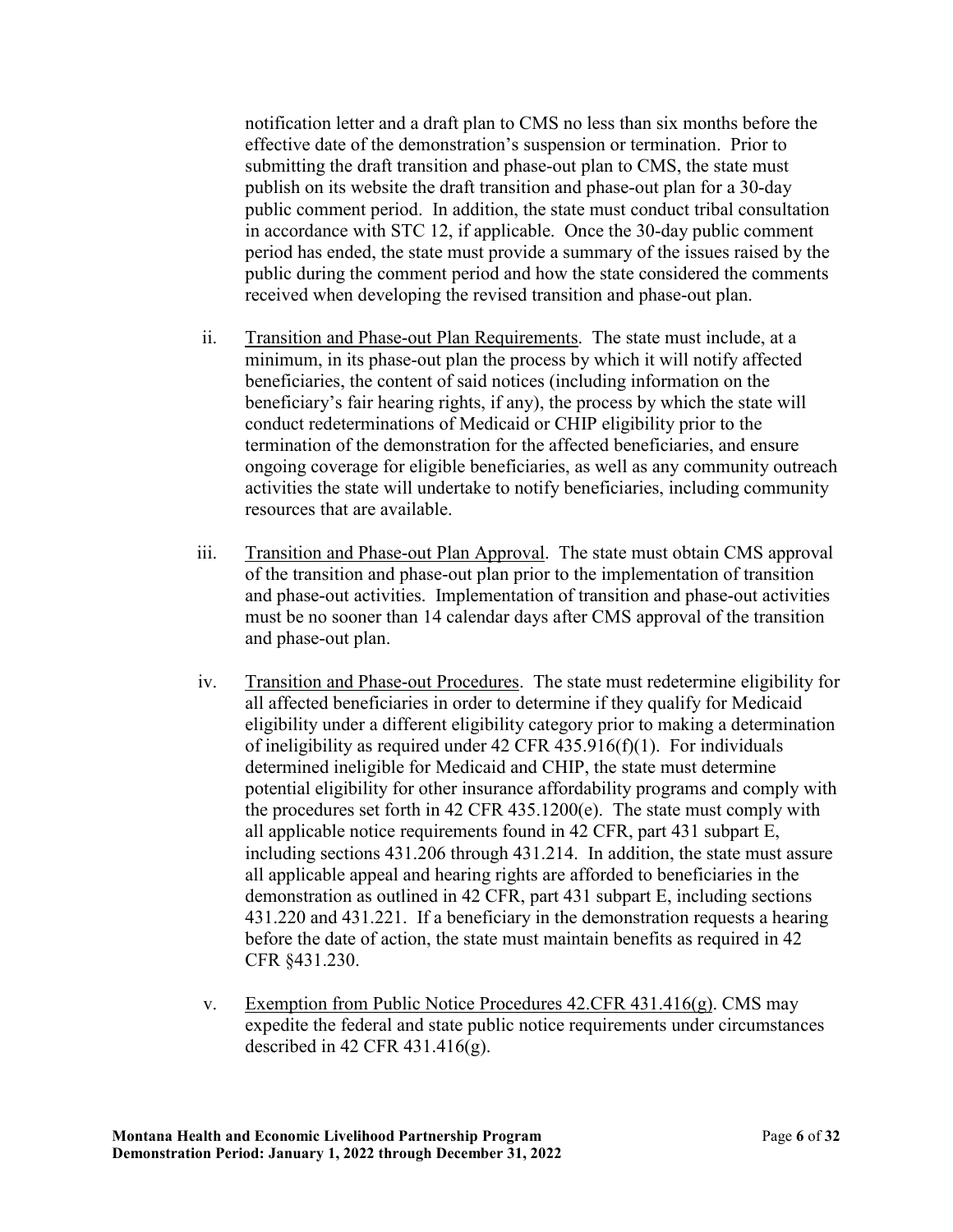- vi. Enrollment Limitations during Demonstration Phase-Out. If the state elects to not impact the states obligation to determine Medicaid eligibility in accordance suspend, terminate, or not extend this demonstration, during the last six months of the demonstration, enrollment of new individuals into the demonstration must be suspended. The limitations of enrollment into the demonstration does with the approved Medicaid state plan.
- vii. Federal Financial Participation (FFP**).** If the project is terminated or any relevant waivers suspended by the state, FFP shall be limited to normal closeout costs associated with terminating the demonstration including services, continued benefits as a result of beneficiaries' appeals and administrative costs of dis-enrolling beneficiaries.
- the objectives of title XIX and title XXI. CMS will promptly notify the state in writing of prior to the effective date. If a waiver or expenditure authority is withdrawn, FFP is limited to normal closeout costs associated with terminating the waiver or expenditure **10. Withdrawal of Waiver or Expenditure Authority.** CMS reserves the right to withdraw waivers and/or expenditure authorities at any time it determines that continuing the waivers or expenditure authorities would no longer be in the public interest or promote the determination and the reasons for the withdrawal, together with the effective date, and afford the state an opportunity to request a hearing to challenge CMS' determination authority, including services, continued benefits as a result of beneficiary appeals, and administrative costs of disenrolling beneficiaries.
- **11. Adequacy of Infrastructure.** The state must ensure the availability of adequate resources for implementation and monitoring of the demonstration, including education, outreach, and enrollment; maintaining eligibility systems; compliance with cost sharing requirements; and reporting on financial and other demonstration components.
- **12. Public Notice, Tribal Consultation, and Consultation with Interested Parties.** The comply with the Public Notice Procedures set forth in 42 CFR 447.205 for changes in state must comply with the state notice procedures as required in 42 CFR 431.408 prior to submitting an application to extend the demonstration. For applications to amend the demonstration, the state must comply with the state notice procedures set forth in 59 Fed. Reg. 49249 (September 27, 1994) prior to submitting such request. The state must also statewide methods and standards for setting payment rates.

 The state must also comply with tribal and Indian Health Program/Urban Indian Organization consultation requirements at section 1902(a)(73) of the Act, 42 CFR section 431.408(b), State Medicaid Director Letter #01-024, or as contained in the state's approved Medicaid State Plan, when any program changes to the demonstration, either through amendment as set out in STC 7 or extension, are proposed by the state.

 **13. Federal Financial Participation.** No federal matching for service expenditures for this demonstration, including for administrative and medical assistance expenditures, will be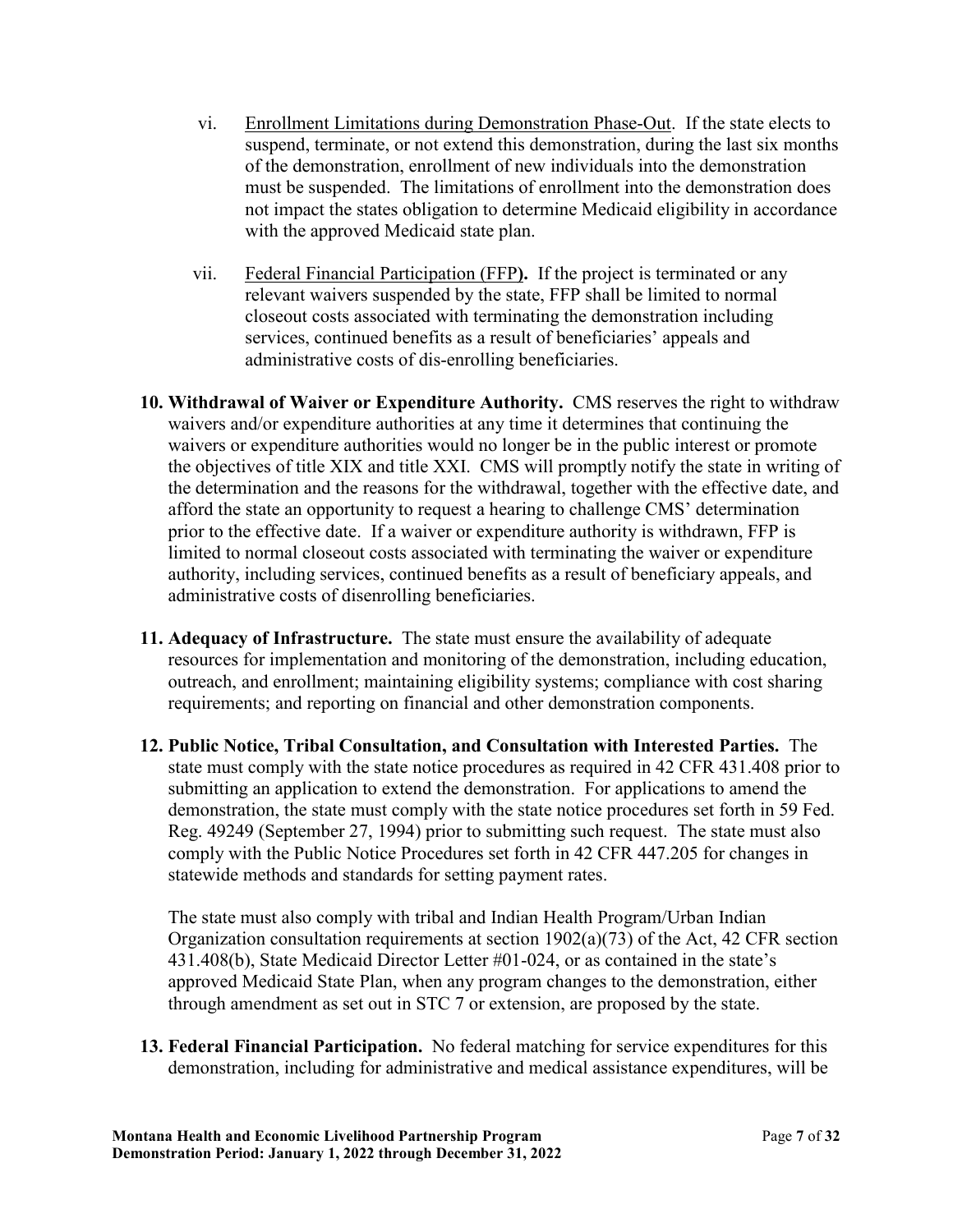available until the effective date identified in the demonstration approval letter, or if later, as expressly stated within these STCs.

- **14. Administrative Authority.** When there are multiple entities involved in the other contracted entities. The Single State Medicaid Agency is responsible for the administration of the demonstration, the Single State Medicaid Agency must maintain authority, accountability, and oversight of the program. The State Medicaid Agency must exercise oversight of all delegated functions to operating agencies, MCOs, and any content and oversight of the quality strategies for the demonstration.
- and are designed to study, evaluate, or otherwise examine the Medicaid or CHIP program **15. Common Rule Exemption.** The state shall ensure that the only involvement of human subjects in research activities which may be authorized and/or required by this demonstration is for projects which are conducted by or subject to the approval of CMS, – including public benefit or service programs, procedures for obtaining Medicaid or CHIP benefits or services, possible changes in or alternatives to Medicaid or CHIP programs or procedures, or possible changes in methods or level of payment for benefits or services. CMS has determined that this demonstration as represented in these approved STCs meets the requirements for exemption from the human subject research provisions of the Common Rule set forth in 45 CFR 46.101(b)(5).

# **IV. ELIGIBILITY AND ENROLLMENT**

 **16. Eligibility Groups Affected By the Demonstration.** This demonstration affects individuals ages 19 through 64 who are eligible in the new adult group under the state plan that is described in  $1902(a)(10)(A)(i)(VIII)$  of the Act, and 42 CFR 435.119, and who receive all benefits described in an alternative benefit plan (ABP) under the state plan.

 methodologies for these eligibility groups remain applicable. All affected groups derive their eligibility through the Medicaid state plan, and are subject to all applicable Medicaid laws and regulations in accordance with the Medicaid state plan, except as expressly listed as waived in this demonstration, subject to the operational limits as described in these STCs. All Medicaid eligibility standards and

| Table 1. Medicaid State Plan Groups Affected by the Demonstration |                                                                                                                                                                       |                       |  |  |  |  |
|-------------------------------------------------------------------|-----------------------------------------------------------------------------------------------------------------------------------------------------------------------|-----------------------|--|--|--|--|
| <b>Medicaid State Plan</b><br>Group                               | <b>Population Description</b>                                                                                                                                         | <b>Funding Stream</b> |  |  |  |  |
| Adult group.                                                      | Individuals ages 19 through 64<br>who are eligible in the new<br>adult group under the state plan<br>that is described in<br>$1902(a)(10)(A)(i)(VIII)$ of the<br>Act. | Title XIX             |  |  |  |  |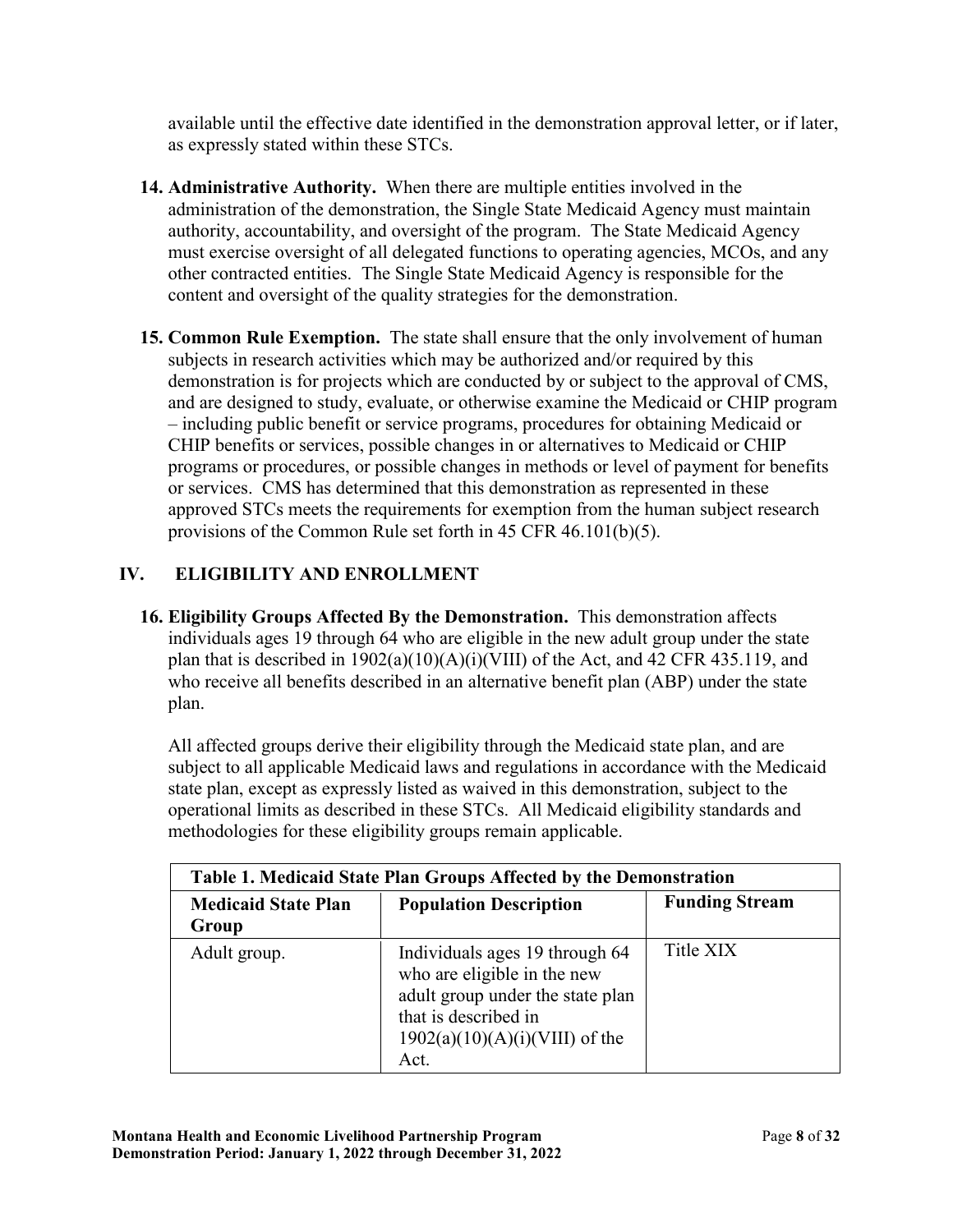The following populations are excluded from all portions of the demonstration.

- a.Individuals who are medically frail;
- b.Individuals who the state determines have exceptional health care needs, as identified through the application process or by an individual notifying the State at any time, including but not limited to a medical, mental health, or developmental condition;
- c.Individuals who live in a region (that may include all or part of an Indian reservation), where the state is unable to contract with sufficient providers);
- d.Individuals who the state determines, in accordance with objective standards approved by CMS, require continuity of coverage that is not available;
- e.Individuals exempted by federal law from premium or cost sharing obligations, whose exemption is not waived by CMS, including all individuals with incomes up to 50 percent of the FPL.

## **V. BENEFITS**

- **17. Montana HELP Program Demonstration Benefits.** Individuals in the demonstration will receive benefits through the state plan alternative benefits plan (ABP).
- **18. Minimum Essential Coverage.** All individuals affected by this demonstration receive coverage that meets the requirements of minimum essential coverage (MEC).

## **VI. DELIVERY SYSTEM**

 **19. Medicaid State Plan.** Eligible enrollees in the Montana HELP Program will receive services approved in the state's ABP through the state's Fee-for-service system (FFS).

## **VII. PREMIUMS**

 **20. Time-Limited Premiums (Phase Down).** Authority to charge premiums is contingent costs for all household members, on a quarterly basis. The state is permitted to charge demonstration beneficiaries monthly premiums of up to two percent of aggregate household income. Notwithstanding the premium obligations, eligibility shall be upon the state demonstrating the ability to electronically track aggregate out-of-pocket household income. In families with two enrolled individuals, the total of both beneficiaries' required premium contributions cannot exceed five percent of the determined consistent with state plan rules.

## a.**Premiums for Individuals with Income at or Below 100 percent of the FPL**.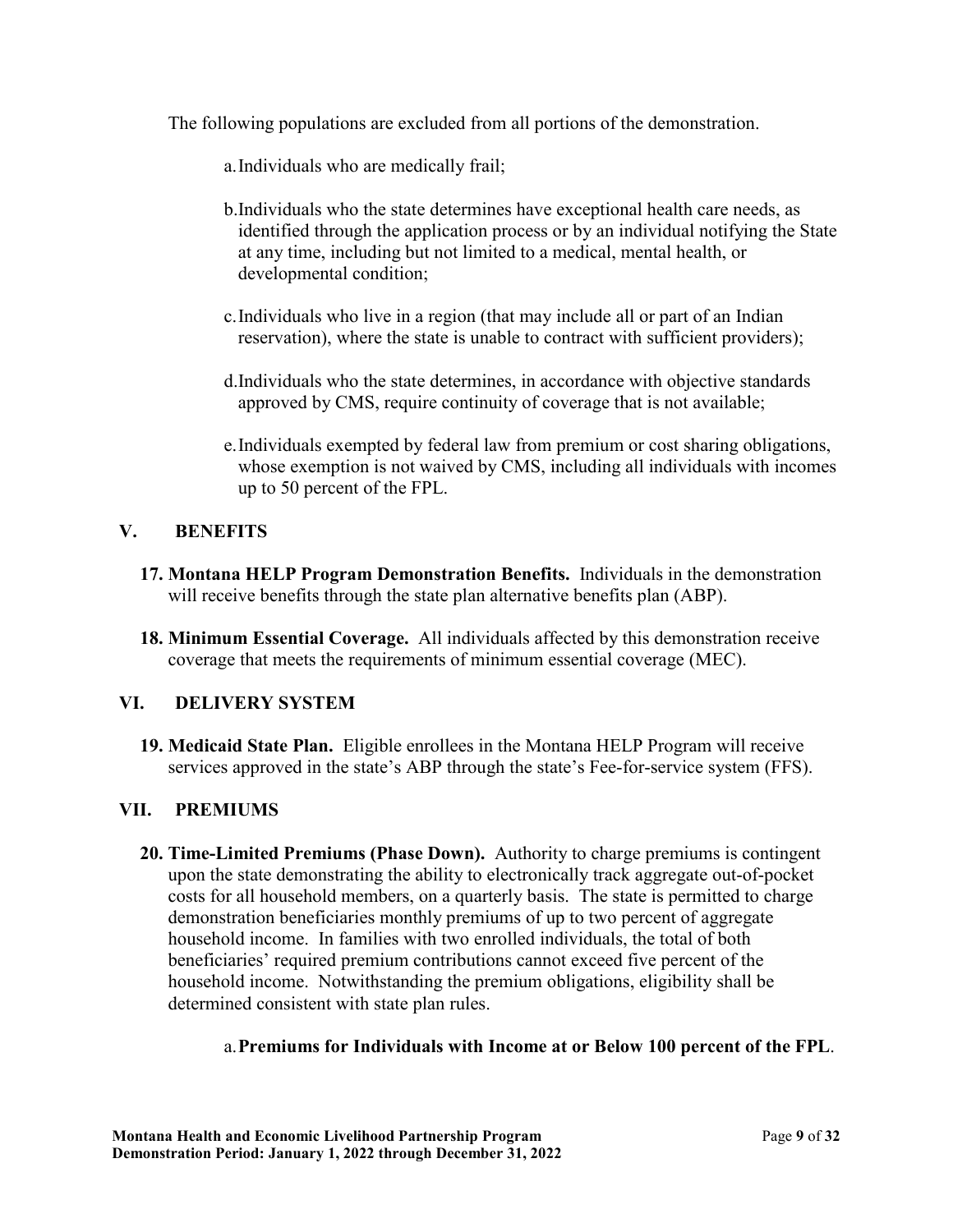i. Non-payment of premiums by individuals with income at or below 100 percent of the FPL shall not result in disenrollment. Unpaid premiums may be considered a collectible debt that may be assessed by the state.

## b.**Premiums for Individuals with Income Above 100 percent of the FPL**.

- i. After appropriate notice and a 90-day grace period, individuals with income above 100 percent of the FPL who fail to make a premium payment may be dis-enrolled.
- ii. Re-enrollment shall be permitted upon payment of arrears or when the debt is assessed. Assessment occurs when the Department of Revenue sends notice of debt to the individual, as the state will describe in the Operations Protocol in Attachment B and described in section VII .
- basis; re-enrollment after assessment shall not require a new application iii. Assessment shall occur no less frequently than quarterly on a calendar for Medicaid.
- enrollment for good cause. iv. The state shall establish a process to exempt individuals from dis-
- c.**Income for Purposes of Premium Calculation.** If an individual's income changes the individual may report the change and the premium amount shall be recalculated for the following quarter.
- **21. Beneficiary Education.** Program information, applicant information, and beneficiary information shall be tested to ensure it is comprehensible by the target audience and shall make clear:
	- a. That eligibility will begin consistent with state plan rules.
	- b. How premium payments should be made and the impact of change of income on premium payments owed.
	- c. The income guidelines for each component of the program (above 100 percent of the FPL and at and below 100 percent of the FPL and the relevant monthly income dollar figures so that applicants can understand which group they are likely to be in).
	- d. The consequences of non-payment of premiums for each income group.
	- e. The consequences of non-payment of co-payments for each income group.
	- f. How to re-enroll, if dis-enrolled for non-payment of premiums.
- **22. Beneficiary Outreach.** The state must conduct an outreach and education campaign to potential applicants and beneficiaries to ensure that they understand the program policies regarding premiums and associated consequences.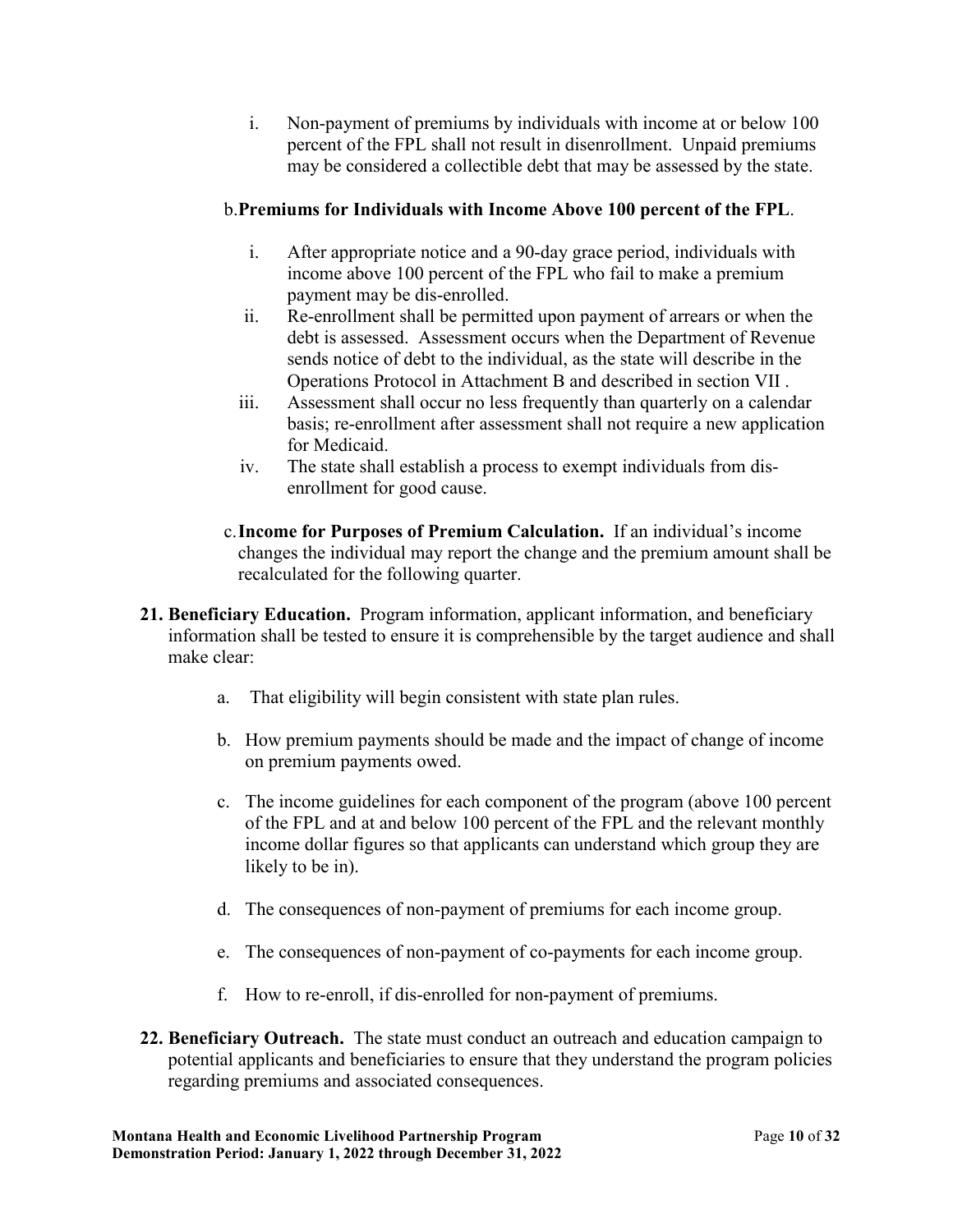### **23. Beneficiary Protections**.

- beneficiaries, but may not report the debt to credit reporting agencies, place a a. The state may attempt to collect unpaid premiums and the related debt from lien on an individual's home, refer the case to debt collectors, file a lawsuit, seek a court order to seize a portion of the individual's earnings for enrollees at any income level. The state also may not "sell" the debt for collection by a third-party.
- b. Beneficiaries described in 42 CFR 447.56(a) (including American Indians/Alaska Natives, as described therein) must be exempt from all premium contribution requirements, as applicable.
- c. Beneficiaries may not incur family cost sharing or premiums that exceeds five percent of the aggregate family's income, following rules established in 42 CFR 447.56(f).
- d. The state may not pass along the cost of any surcharge associated with processing payments to the beneficiary. Any surcharges or other fees associated with payment processing must be considered an administrative expense by the state.
- e. The state will ensure that all payments from the beneficiary, or on behalf of the individual, are accurately and timely credited toward unpaid premiums and related debt, and will provide the beneficiary an opportunity to review and seek correction of the payment history.

## **VIII. GENERAL FINANCIAL REQUIREMENTS**

- **24. General Financial Requirements.** The state must comply with all general financial requirements under Title XIX outlined in Section XI of these STCs.
- **25. Quarterly Expenditure Reports.** The state must report quarterly expenditures associated with the populations affected by this demonstration on the Form CMS-64.
- **26. Reporting Expenditures under the Demonstration.** The following describes the reporting of expenditures:
	- a. **Tracking Expenditures.** In order to track expenditures under this Insurance Program Budget and Expenditure System (CBES), following routine demonstration, Montana must report demonstration expenditures through the Medicaid Budget and Expenditure System (MBES) and state Children's Health CMS-64 reporting instructions outlined in section 2500 of the state Medicaid Manual. All demonstration expenditures claimed under the authority of title XIX of the Act must be reported each quarter on separate Forms CMS-64.9 Waiver and/or 64.9P Waiver, identified by the demonstration project number assigned by CMS, including the project number extension, which indicates the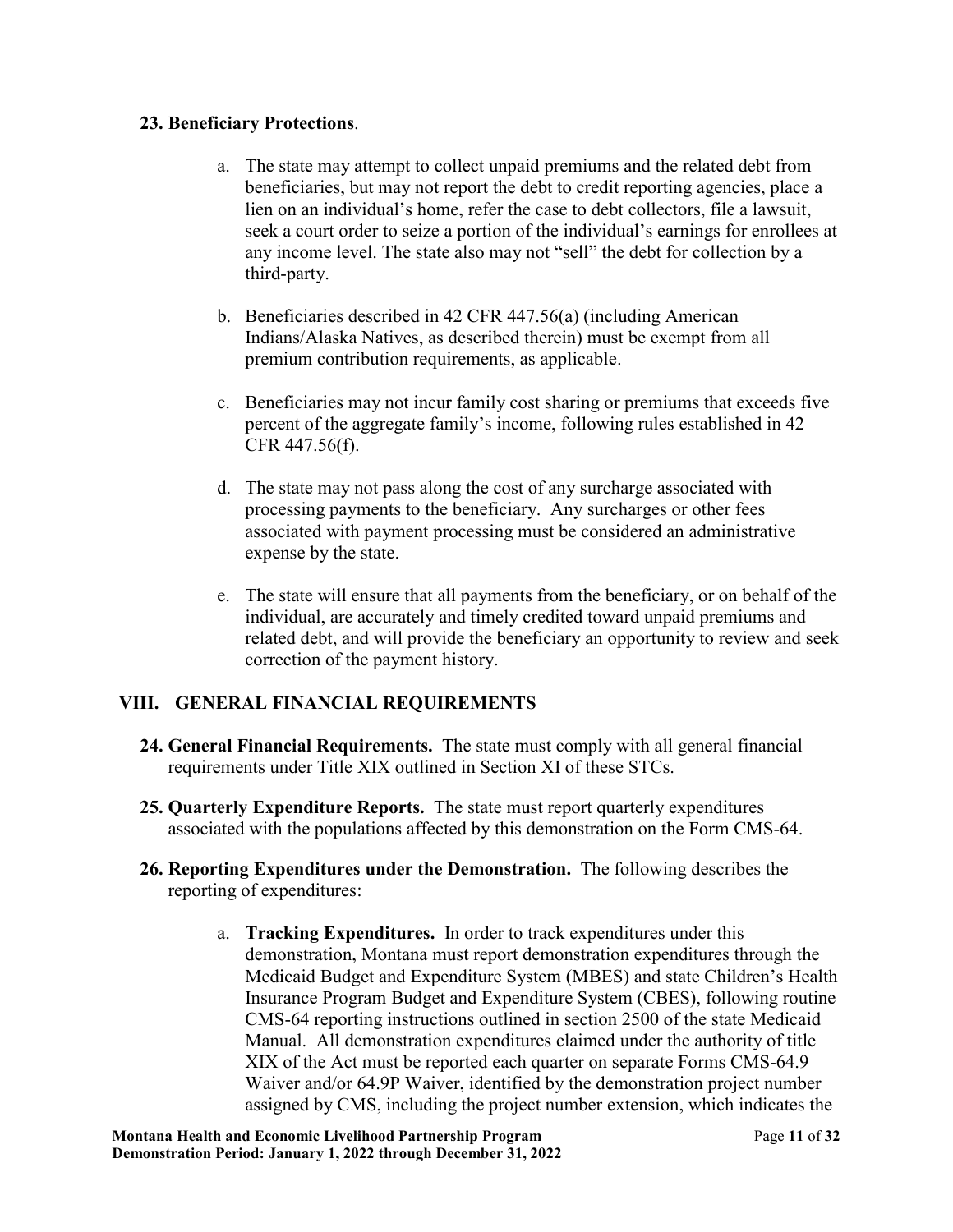made. For this purpose, DY 7 is defined as the year beginning January 1, reported on Forms CMS-64.9 [Base/64.9P](https://Base/64.9P) Base. DY in which services were rendered or for which capitation payments were 2022, and ending December 31, 2022. DY 8 and subsequent DYs are defined accordingly. All title XIX service expenditures that are not demonstration expenditures and are not part of any other title XIX waiver program should be

- schedules (Form [CMS-64.9P](https://CMS-64.9P) Waiver) for the Summary Sheet Line 10B, in lieu of Lines 9 or 10C. For any cost settlements not attributable to this b. **Cost Settlements.** For monitoring purposes, cost settlements attributable to the demonstration must be recorded on the appropriate prior period adjustment demonstration, the adjustments should be reported as otherwise instructed in the state Medicaid Manual.
- c. **Use of Waiver Forms.** The following one (1) waiver Form CMS-64.9 Waiver report title XIX expenditures for individuals enrolled in the demonstration. and/or 64.9P Waiver must be submitted each quarter (when applicable) to The expression in quotation marks is the waiver name to be used to designate. these waiver forms in the MBES/CBES system.
- **27. Administrative Costs.** Administrative costs will not be included in the budget neutrality directly attributable to the demonstration, using Forms [CMS-64.10](https://CMS-64.10) Waiver and/or 64.10P limit, but the state must separately track and report additional administrative costs that are Waiver, with waiver name "ADM".
- **28. Claiming Period.** All claims for expenditures (including any cost settlements) must be termination of the demonstration. During the latter 2-year period, the state must continue made within two years after the calendar quarter in which the state made the expenditures. Furthermore, all claims for services during the demonstration period (including any cost settlements) must be made within two years after the conclusion or to identify separately on the CMS-64 waiver forms the net expenditures related to dates of service during the operation of the section 1115 demonstration, in order to account for these expenditures properly to determine budget neutrality.
- **29. Standard Medicaid Funding Process.** The standard Medicaid funding process must be CMS will make federal funds available based upon the state's estimate, as approved by used during the demonstration. The state must estimate matchable demonstration expenditures (total computable and federal share) and separately report these expenditures by quarter for each federal fiscal year on the Form CMS-37 for both the Medical Assistance Payments (MAP) and State and Local Administration Costs (ADM). CMS. Within 30 days after the end of each quarter, the state must submit the Form CMS-64 quarterly Medicaid expenditure report, showing Medicaid expenditures made in the quarter just ended. CMS will reconcile expenditures reported on the Form CMS-64 quarterly with federal funding previously made available to the state, and include the reconciling adjustment in the finalization of the grant award to the state.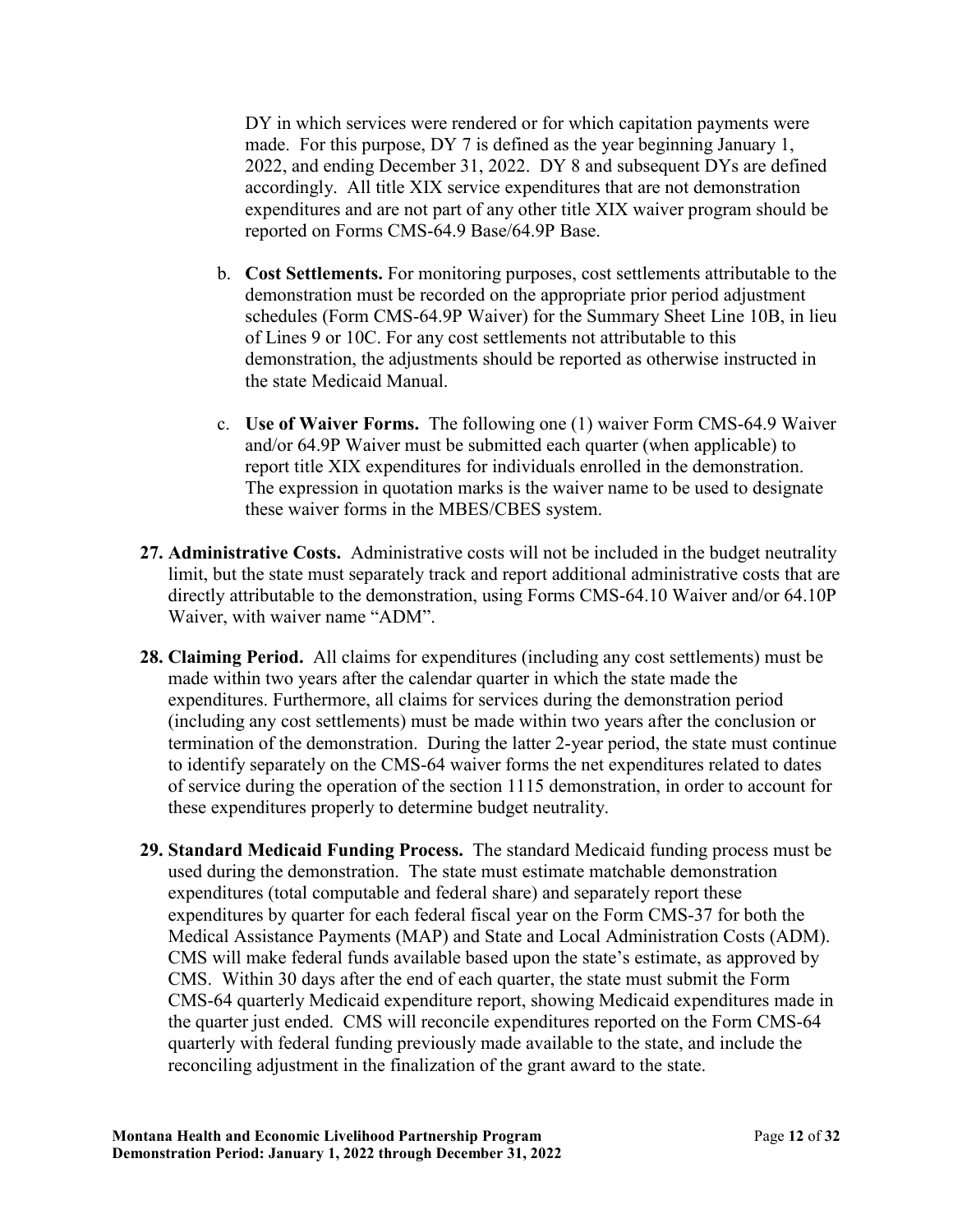- **30. Extent of FFP for the Demonstration.** Subject to CMS approval of the source(s) of the non-federal share of funding, CMS will provide FFP at the applicable federal matching rate for the demonstration as a whole as outlined below:
	- a. Administrative costs, including those associated with the administration of the demonstration.
	- b. Net expenditures and prior period adjustments of the Medicaid program that are paid in accordance with the approved state plan.
	- c. Medical Assistance expenditures made under section 1115 demonstration authority, including those made in conjunction with the demonstration, cost sharing, pharmacy rebates, and all other types of third-party liability or CMS payment adjustments.
- **31. Sources of Non-Federal Share.** The state must certify that the matching non-federal share of funds for the demonstration are state/local monies. The state further certifies section 1903(w) of the Act and applicable regulations. In addition, all sources of the nonthat such funds shall not be used as the match for any other federal grant or contract, except as permitted by law. All sources of non-federal funding must be compliant with federal share of funding are subject to CMS approval.
	- demonstration at any time. The state agrees that all funding sources deemed a. CMS may review the sources of the non-federal share of funding for the unacceptable by CMS shall be addressed within the time frames set by CMS.
	- b. Any amendments that impact the financial status of the program shall require the state to provide information to CMS regarding all sources of the nonfederal share of funding.
	- c. The state assures that all health care-related taxes comport with section 1903(w) of the Act and all other applicable federal statutory and regulatory provisions, as well as the approved Medicaid state plan.
	- demonstration expenditures. Moreover, no pre-arranged agreements d. Under all circumstances, health care providers must retain 100 percent of the Montana HELP Program reimbursement amounts claimed by the state as (contractual or otherwise) may exist between the health care providers and the state and/or local government to return and/or redirect any portion of the Medicaid payments. This confirmation of Medicaid payment retention is made with the understanding that payments that are the normal operating expenses of conducting business (such as payments related to taxes (including health care provider-related taxes), fees, and business relationships with governments that are unrelated to Medicaid and in which there is no connection to Medicaid payments) are not considered returning and/or redirecting a Medicaid payment.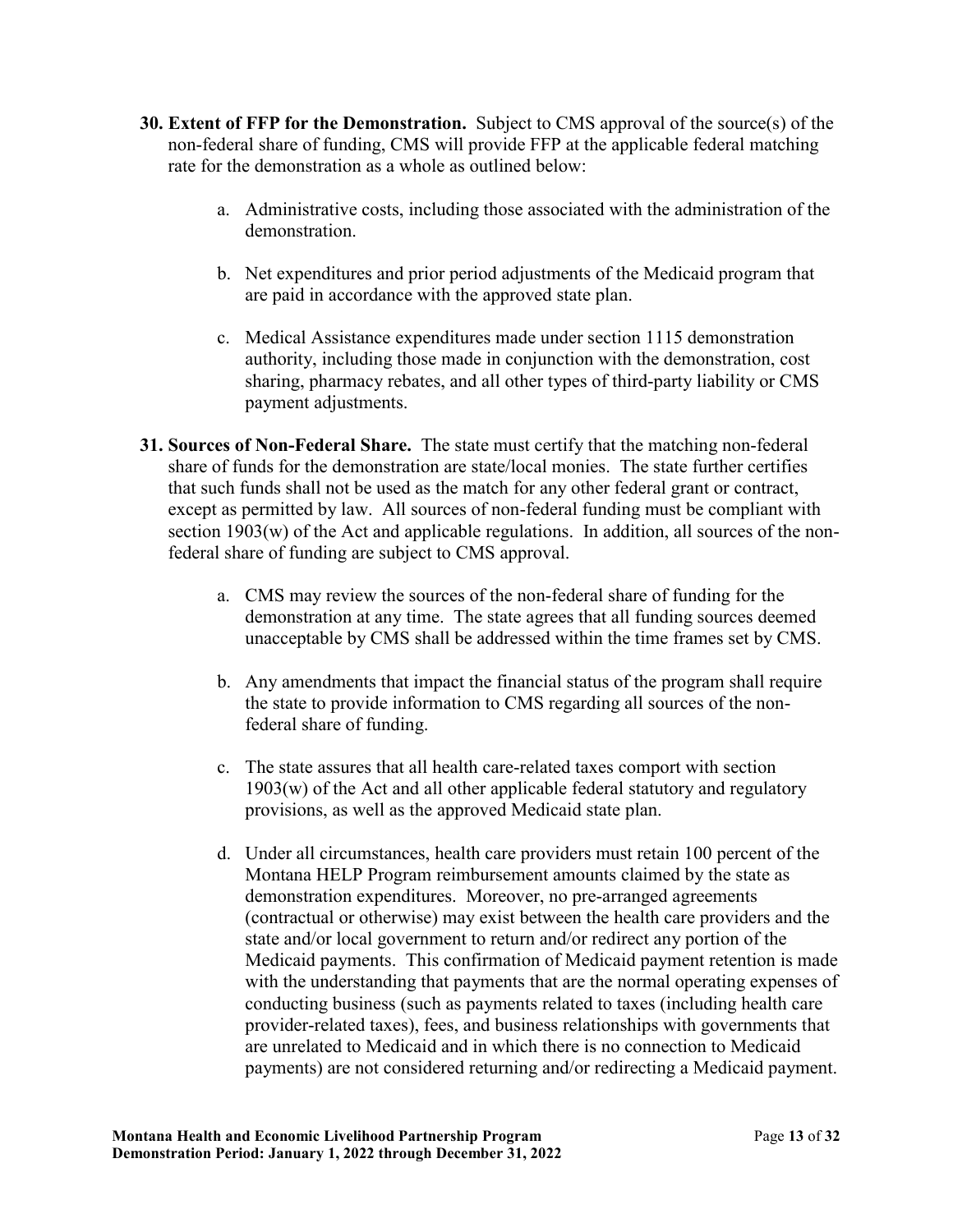- **32. State Certification of Funding Conditions.** The state must certify that the following conditions for non-federal share of demonstration expenditures are met:
	- a. Units of government, including governmentally operated health care providers, may certify that state or local tax dollars have been expended as the nonfederal share of funds under the demonstration.
	- b. To the extent the state utilizes certified public expenditures (CPEs) as the funding mechanism for Title XIX (or under section 1115 authority) payments, CMS must approve a cost reimbursement methodology. This methodology must include a detailed explanation of the process by which the state would identify those costs eligible under Title XIX (or under section 1115 authority) for purposes of certifying public expenditures.
	- demonstration expenditures. The entities that incurred the cost must also c. To the extent the state utilizes CPEs as the funding mechanism to claim federal match for payments under the demonstration, governmental entities to which general revenue funds are appropriated must certify to the state the amount of such tax revenue (state or local) used to fund the non-federal share of provide cost documentation to support the state's claim for federal match.
	- d. The state may use intergovernmental transfers to the extent that such funds are derived from state or local tax revenues and are transferred by units of government within the state. Any transfers from governmentally operated health care providers must be made in an amount not to exceed the non-federal share of Title XIX payments.
- **33. Contributions from third parties.** Third parties are permitted to contribute toward a purpose. Contributions that exceed such obligations will be returned to the contributing beneficiary's premium obligation. There are no limits on the amounts third parties can contribute toward a beneficiary's premium obligation. Such third -party contributions offset required beneficiary premium obligations only, and may not be used for any other third party. The contribution must be used to offset the beneficiary's required contributions only, not the state's share. Health care providers or provider-related entities making contributions on individuals' behalf must have criteria for providing assistance that do not distinguish between individuals based on whether or not they receive or will receive services from the contributing provider(s) or class of providers. Providers may not include the cost of such payments in the cost of care for purposes of Medicare and Medicaid cost reporting and cannot be included or as part of a Medicaid shortfall or uncompensated care for any purpose.

## **IX. GENERAL REPORTING REQUIREMENTS**

 **34. Deferral for Failure to Submit Timely Demonstration Deliverables.** CMS may issue deferrals in accordance with 42 CFR part 430 subpart C, in the amount of \$5,000,000 per deliverable (federal share) when items required by these STCs (e.g., required data elements, analyses, reports, design documents, presentations, and other items specified in

 **Montana Health and Economic Livelihood Partnership Program** Page **14** of **32 Demonstration Period: January 1, 2022 through December 31, 2022**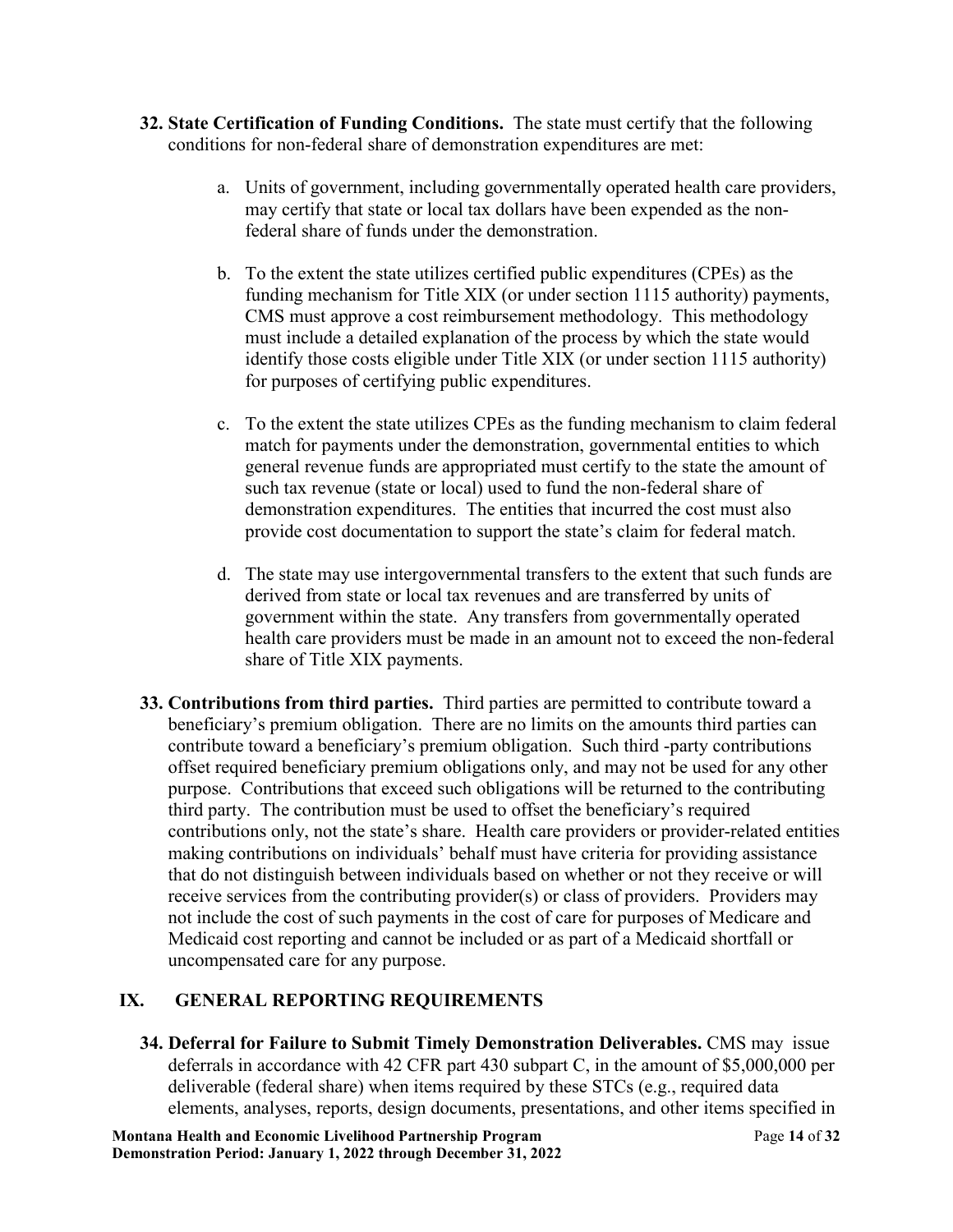these STCs) (hereafter singly or collectively referred to as "deliverable(s)") are not submitted timely to CMS or are found to not be consistent with the requirements approved by CMS. A deferral shall not exceed the value of the federal amount for the current demonstration period. The state does not relinquish its rights provided under 42 CFR part 430 subpart C to challenge any CMS finding that the state materially failed to comply with the terms of this agreement.

 The following process will be used: 1) thirty (30) days after the deliverable was due if the state has not submitted a written request to CMS for approval of an extension as described in subsection (b) below; or 2) thirty (30) days after CMS has notified the state in writing that the deliverable was not accepted for being inconsistent with the requirements of this agreement and the information needed to bring the deliverable into alignment with CMS requirements:

- a. CMS will issue a written notification to the state providing advance notification of a pending deferral for late or non-compliant submissions of required deliverable(s).
- b. For each deliverable, the state may submit to CMS a written request for an extension to submit the required deliverable that includes a supporting rationale for the cause(s) of the delay and the state's anticipated date of submission. Should CMS agree to the state's request, a corresponding extension of the deferral process can be provided. CMS may agree to a corrective action as an interim step before applying the deferral, if corrective action is proposed in the state's written extension request.
- c. If CMS agrees to an interim corrective process in accordance with subsection (b), and the state fails to comply with the corrective action steps or still fails to submit the overdue deliverable(s) that meets the terms of this agreement, CMS may proceed with the issuance of a deferral against the next Quarterly Statement of Expenditures reported in Medicaid Budget and Expenditure System/State Children's Health Insurance Program Budget and Expenditure System (MBES/CBES) following a written deferral notification to the state.
- terms of this agreement for submitting deliverable(s), and the state submits the d. If the CMS deferral process has been initiated for state non-compliance with the overdue deliverable(s), and such deliverable(s) are accepted by CMS as meeting the standards outlined in these STCs, the deferral(s) will be released.

 service delivery, a state's failure to submit all required reports, evaluations and other As the purpose of a section 1115 demonstration is to test new methods of operation or deliverables will be considered by CMS in reviewing any application for an extension, amendment, or for a new demonstration.

 **35. Submission of Post-Approval Deliverables.** The state must submit all deliverables as stipulated by CMS and within the timeframes outlined within these STCs.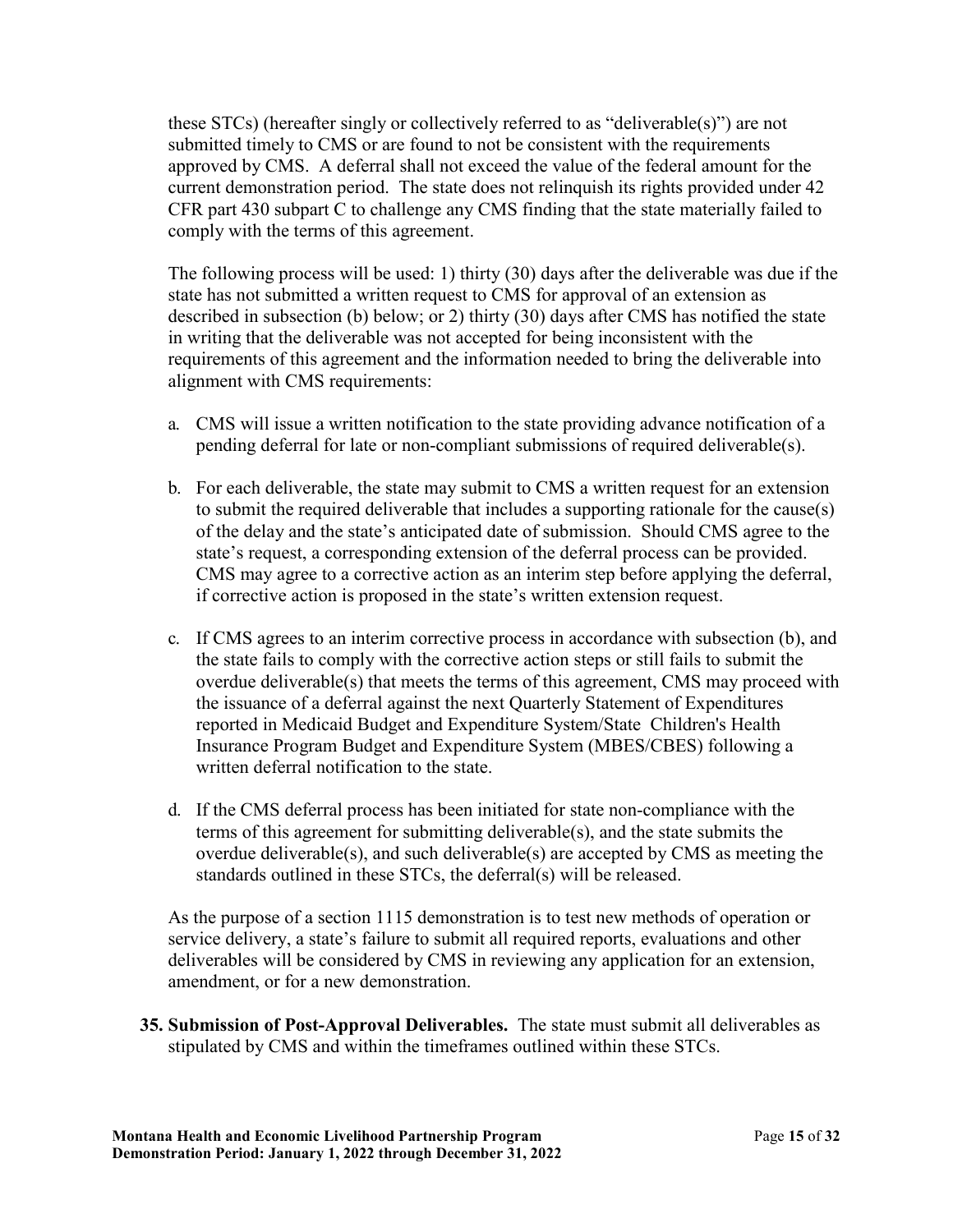- **36. Compliance with Federal Systems Updates.** As federal systems continue to evolve and incorporate additional 1115 waiver reporting and analytics functions, the state will work with CMS to:
	- i. Revise the reporting templates and submission processes to accommodate timely compliance with the requirements of the new systems;
	- ii. Ensure all 1115, Transformed Medicaid Statistical Information System (T-MSIS), and other data elements that have been agreed to for reporting and analytics are provided by the state; and
	- iii. Submit deliverables to the appropriate system as directed by CMS.
- one (1) Annual Monitoring Report each DY. The fourth quarter information that would within the Annual Monitoring Report. The Quarterly Monitoring Reports are due no later than sixty (60) calendar days following the end of each demonstration quarter. The Annual Monitoring Report (including the fourth quarter information) is due no later than not direct readers to links outside the report. Additional links not referenced in the systems are developed/evolve, and be provided in a structured manner that supports **37. Monitoring Reports.** The state must submit three (3) Quarterly Monitoring Reports and ordinarily be provided in a separate report should be reported as distinct information ninety (90) calendar days following the end of the DY. The state must submit a revised Monitoring Report within sixty (60) calendar days after receipt of CMS's comments, if any. The reports will include all required elements as per 42 CFR 431.428, and should document may be listed in a Reference/Bibliography section. The Monitoring Reports must follow the framework provided by CMS, which is subject to change as monitoring federal tracking and analysis.
	- a. Operational Updates Per 42 CFR 431.428, the Monitoring Reports must key challenges, underlying causes of challenges, and how challenges are being conditions and efforts to which these successes can be attributed. Monitoring document any policy or administrative difficulties in operating the demonstration. The reports shall provide sufficient information to document addressed. The discussion should also include any issues or complaints identified by beneficiaries; lawsuits or legal actions; unusual or unanticipated trends; legislative updates; and descriptions of any public forums held. In addition, Monitoring Reports should describe key achievements, as well as the Reports should also include a summary of all public comments received through post-award public forums regarding the progress of the demonstration.
	- b. Performance Metrics The performance metrics will provide data that will help with the technical specifications for calculation of such metrics. Per 42 CFR access to care. The required monitoring and performance metrics must be track the state's progress towards unwinding its premiums policy. For example, the state should provide metrics data related to enrollment and premium payment/non-payment, as applicable. CMS can provide the state 431.428, the Monitoring Reports must document the impact of the demonstration in providing insurance coverage to beneficiaries and the uninsured population, as well as outcomes of care, quality and cost of care, and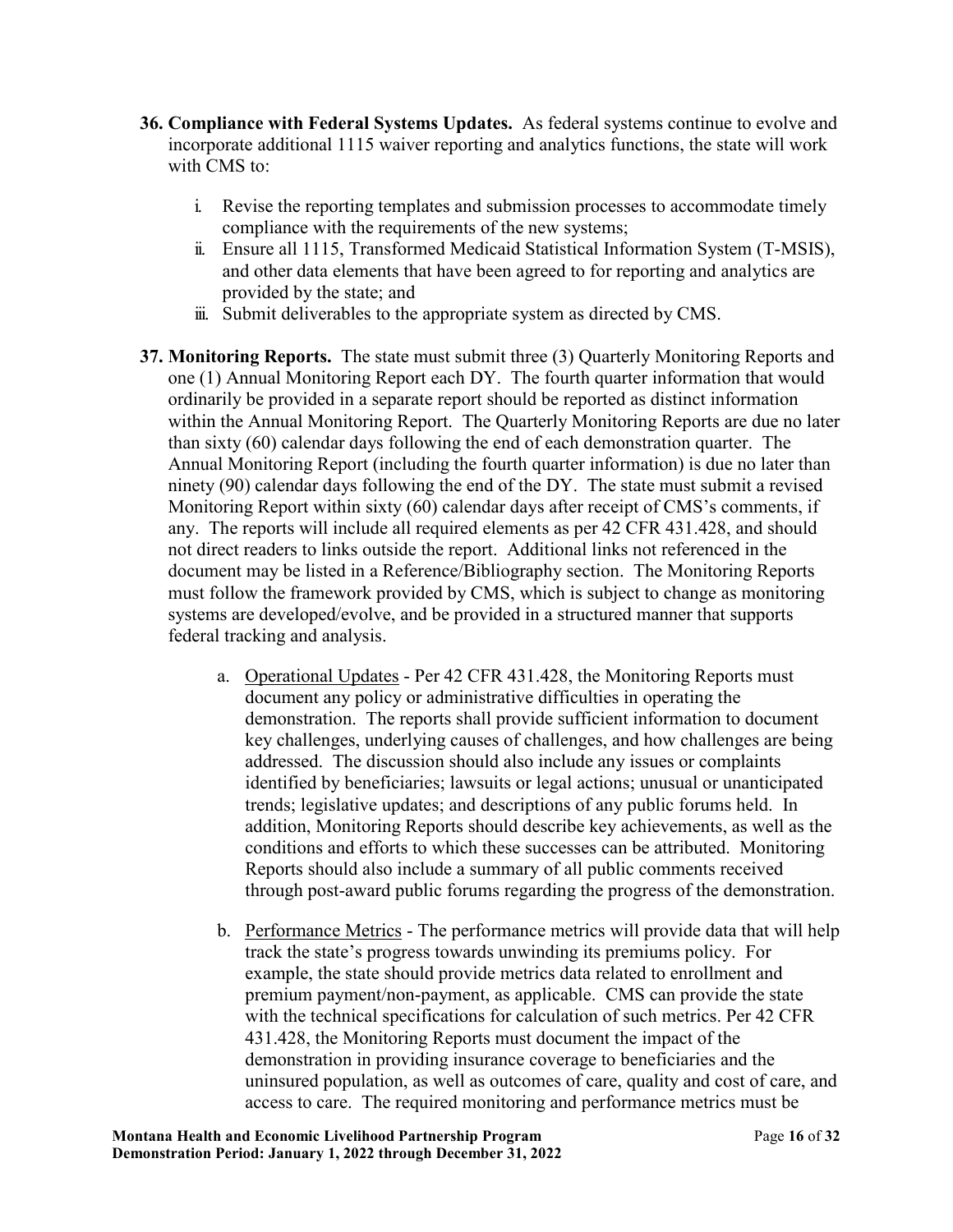included in the Monitoring Reports, and will follow the framework provided by CMS to support federal tracking and analysis.

- c. Budget Neutrality and Financial Reporting Requirements Per 42 CFR 431.428, the Monitoring Reports must document the financial performance of the demonstration. The state must provide an updated budget neutrality workbook with every Monitoring Report that meets all the reporting requirements for monitoring budget neutrality set forth in the General Financial Requirements section of these STCs, including the submission of corrected budget neutrality data upon request. In addition, the state must report quarterly and annual expenditures associated with the populations affected by this demonstration on the Form CMS-64. Administrative costs for this demonstration should be reported separately on the CMS-64.
- d. Evaluation Activities and Evaluation Findings Per 42 CFR 431.428, the Monitoring Reports must document any results of the demonstration to date per the evaluation hypotheses. Additionally, the state shall include a summary of the progress of evaluation activities, including key milestones accomplished, as well as challenges encountered and how they were addressed.
- **38. Corrective Action Plan Related to Monitoring.** If monitoring indicates that goals, such as substantial and sustained trends indicating increased difficulty accessing inconsistent with state targets, and the state has not implemented corrective action. CMS demonstration features are not likely to assist in promoting the objectives of Medicaid, CMS reserves the right to require the state to submit a corrective action plan to CMS for approval. A state corrective action plan could include a temporary suspension of implementation of demonstration programs, in circumstances where monitoring data indicate substantial and sustained directional change inconsistent with demonstration services. A corrective action plan may be an interim step to withdrawing waivers or expenditure authorities, as outlined in STC 10. CMS will withdraw an authority, as described in STC 10, when metrics indicate substantial, sustained directional change, would further have the ability to suspend implementation of the demonstration should corrective actions not effectively resolve these concerns in a timely manner.
- **39. Close Out Report**. Within one hundred twenty (120) calendar days after the expiration of the demonstration, the state must submit a draft Close Out Report to CMS for comments.
	- a. The draft report must comply with the most current guidance from CMS.
	- b. The state will present to and participate in a discussion with CMS on the Close Out Report.
	- final Close Out Report. c. The state must take into consideration CMS's comments for incorporation into the
	- d. The final Close Out Report is due to CMS no later than thirty (30) calendar days after

 **Montana Health and Economic Livelihood Partnership Program** Page **17** of **32 Demonstration Period: January 1, 2022 through December 31, 2022**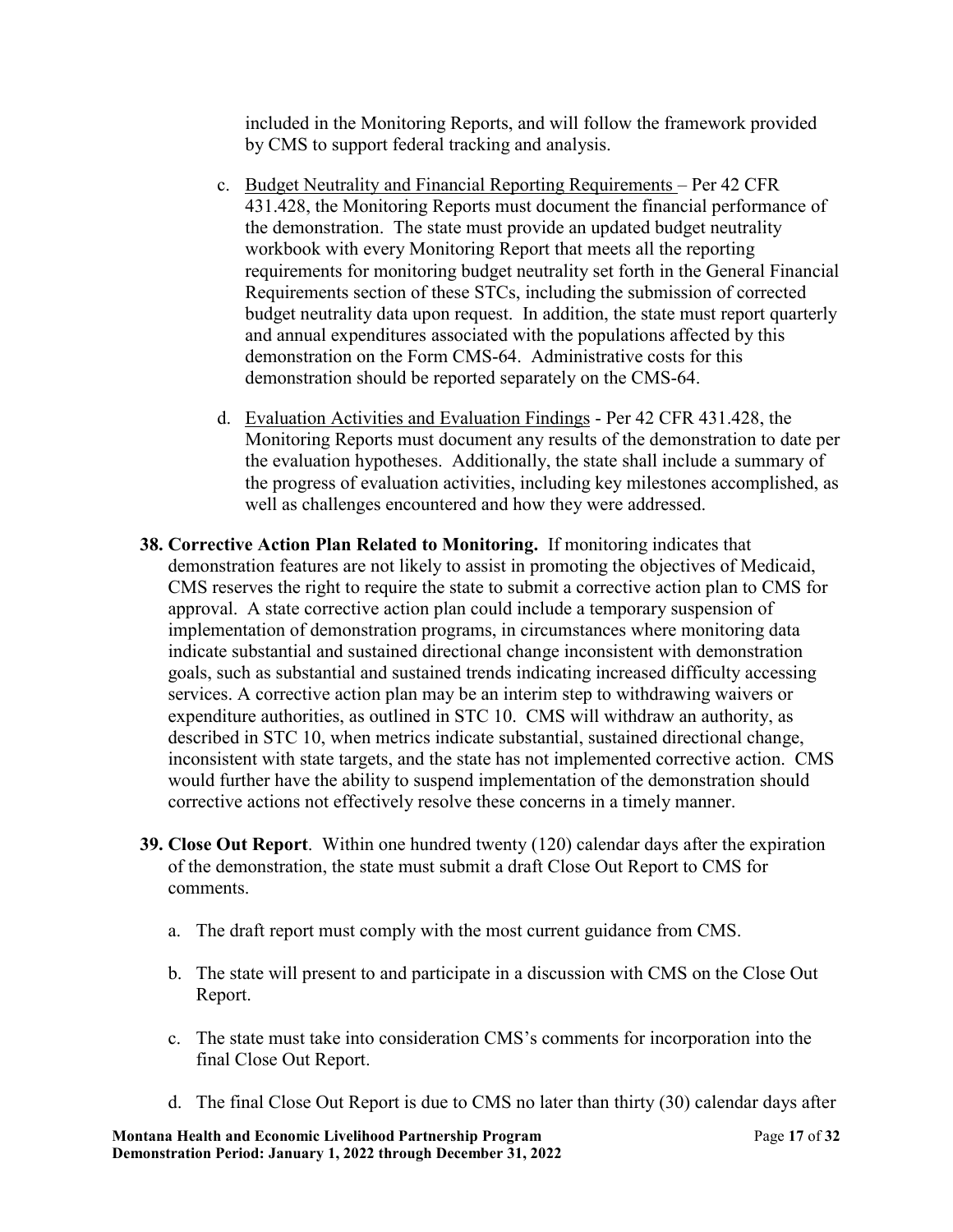receipt of CMS's comments.

- the state to penalties described in STC 34. e. A delay in submitting the draft or final version of the Close Out Report may subject
- 
- **40. Monitoring Calls**. CMS will convene periodic conference calls with the state.<br>a. The purpose of these calls is to discuss ongoing demonstration operation, to include (but not limited to), any significant actual or anticipated developments affecting the demonstration. Examples include implementation activities, trends in reported data on metrics and associated mid-course adjustments, budget neutrality, and progress on evaluation activities.
	- and issues that may affect any aspect of the demonstration. b. CMS will provide updates on any pending actions, as well as federal policies
	- c. The state and CMS will jointly develop the agenda for the calls.
- Monitoring Report. **41. Post Award Forum.** Pursuant to 42 CFR 431.420(c), within six (6) months of the demonstration's implementation, and annually thereafter, the state shall afford the public with an opportunity to provide meaningful comment on the progress of the demonstration. At least thirty (30) calendar days prior to the date of the planned public forum, the state must publish the date, time and location of the forum in a prominent location on its website. The state must also post the most recent annual report on its website with the public forum announcement. Pursuant to 42 CFR 431.420(c), the state must include a summary of the comments in the Annual Monitoring Report associated with the quarter in which the forum was held, as well as in its compiled Annual

## **II. EVALUATION OF THE DEMONSTRATION**

- and data files will be exchanged; and providing a technical point of contact to support STC may result in a deferral being issued as outlined in STC 34. **42. Cooperation with Federal Evaluators.** As required under 42 CFR 431.420(f), the state shall cooperate fully and timely with CMS and its contractors in any federal evaluation of the demonstration or any component of the demonstration. This includes, but is not limited to: commenting on design and other federal evaluation documents; providing data and analytic files to CMS; entering into a data use agreement that explains how the data specification of the data and files to be disclosed, as well as relevant data dictionaries and record layouts. The state shall include in its contracts with entities that collect, produce or maintain data and files for the demonstration, that they make data available for the federal evaluation as is required under 42 CFR 431.420(f) to support federal evaluation. The state may claim administrative match for these activities. Failure to comply with this
- draft Evaluation Design, no later than ninety (90) calendar days after approval of the **43. Draft Evaluation Design.** The state must submit, for CMS comment and approval, a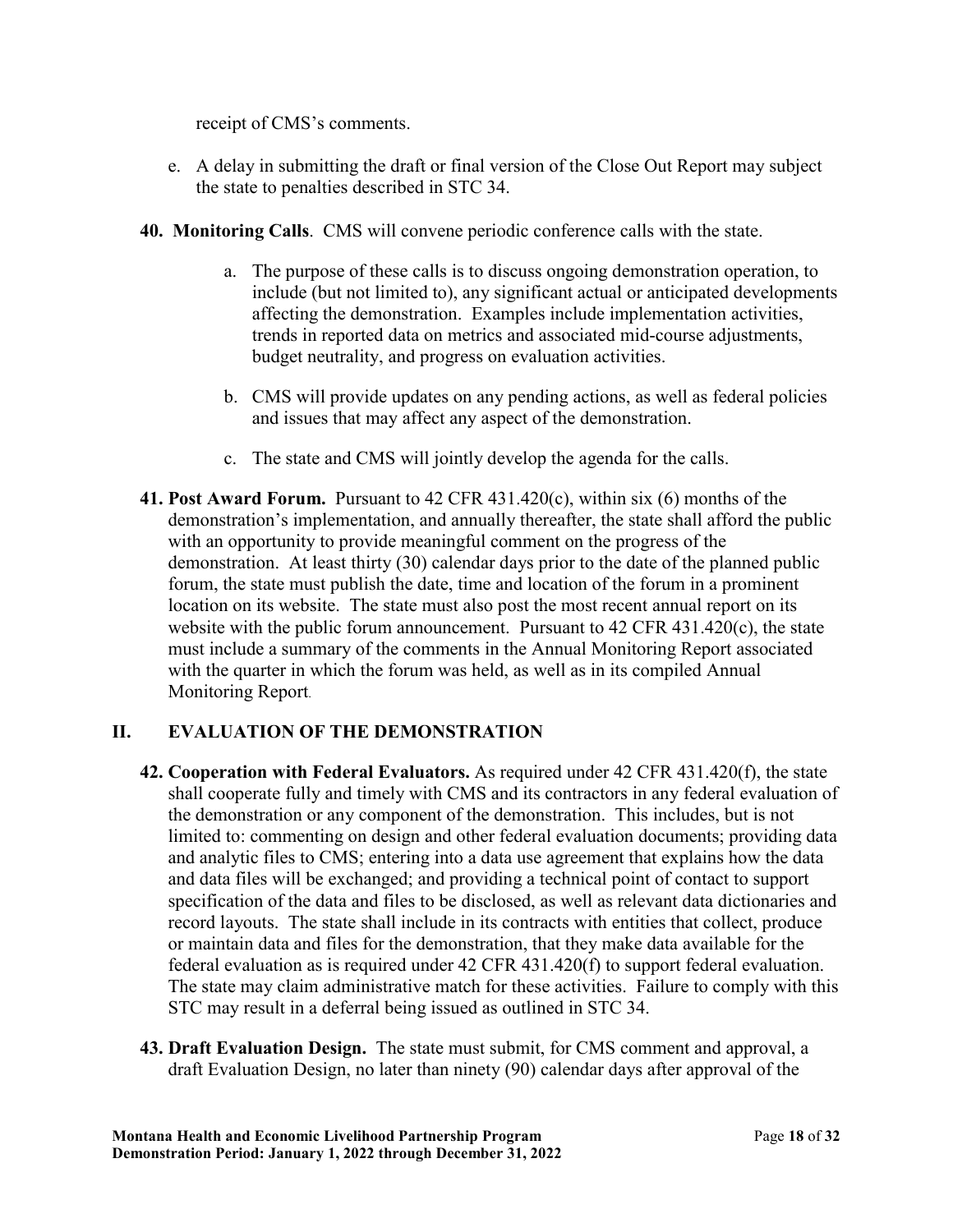demonstration. The draft Evaluation Design also must include a timeline for key evaluation activities, including evaluation deliverables.

- plan for descriptively assessing the challenges and lessons learned associated a. At a minimum, the draft Evaluation Design must include a discussion of the hypotheses that are being tested. The draft Evaluation Design will provide a with ending the premium policy. The Evaluation Design should incorporate information from key stakeholders and individuals managing and implementing the change in policy.
- Upon CMS approval of the draft Evaluation Design, the document will be included as **44. Evaluation Design Approval and Updates.** The state must submit a revised draft Evaluation Design within sixty (60) calendar days after receipt of CMS's comments. Attachment D to these STCs. Per 42 CFR 431.424(c), the state will publish to its website the approved Evaluation Design within thirty (30) days of CMS approval. The state must implement the Evaluation Design and submit a description of its evaluation implementation progress in each of the Quarterly and Annual Monitoring Reports.
- **45. Evaluation Questions and Hypotheses.** Consistent with Attachments A and B (Developing the Evaluation Design and Preparing the Interim and Summative Evaluation state should discuss any challenges it encountered related to programming or systems Reports) of these STCs, the evaluation documents must include a discussion of the evaluation questions and hypotheses that the state intends to test. For example, the state should include research questions and hypotheses related to changes in enrollment, disenrollment, and reenrollment, all of which can largely be analyzed through descriptive qualitative and quantitative analyses. The state also should assess the methods and processes of communication and outreach related to the policy change. Additionally, the changes, or issues with its contractors, during the premium policy unwinding process.
- **46. Evaluation Budget.** A budget for the evaluation shall be provided with the draft CMS finds that the design is not sufficiently developed, or if the estimates appear to Evaluation Design. A justification of the costs may be required by CMS if the estimates provided do not appear to sufficiently cover the costs of the design or if be excessive.
- twelve (12) months of the end of the approval period represented by these STCs. The **47. Summative Evaluation Report.** The draft Summative Evaluation Report must be developed in accordance with the applicable instructions in Attachment B (Preparing the Interim and Summative Evaluation Reports) of these STCs. The state must submit a draft Summative Evaluation Report for the demonstration's current approval period within Summative Evaluation Report must include the information in the approved Evaluation Design.
- Summative Evaluation Report within sixty (60) calendar days of receiving comments **48.** Unless otherwise agreed upon in writing by CMS, the state must submit a revised from CMS on the draft.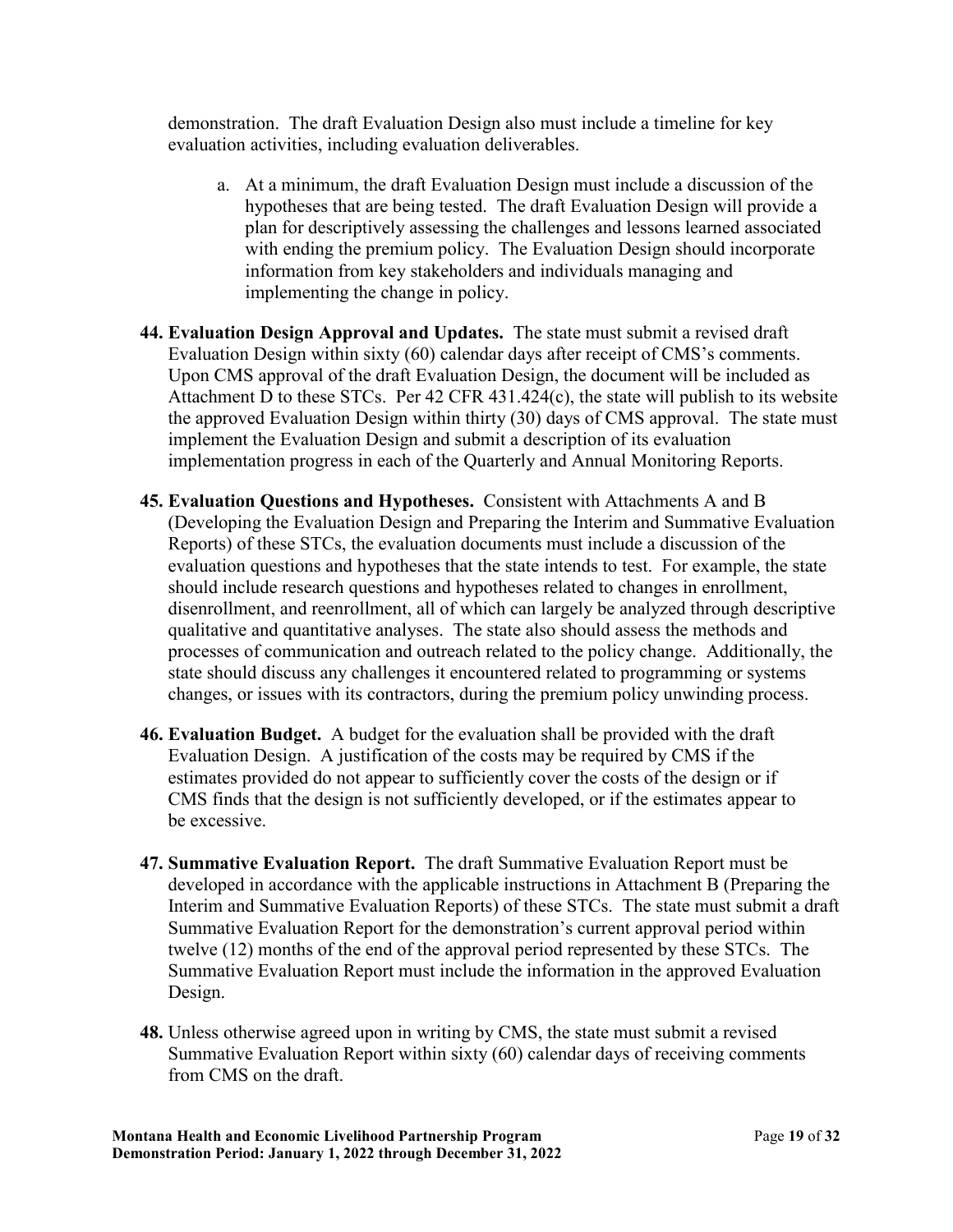- state's Medicaid website within thirty (30) calendar days of approval by CMS. **49.** Upon approval from CMS, the final Summative Evaluation Report must be posted to the
- goals, such as substantial and sustained trends indicating increased difficulty accessing **50. Corrective Action Plan Related to Evaluation**. If evaluation findings indicate that demonstration features are not likely to assist in promoting the objectives of Medicaid, CMS reserves the right to require the state to submit a corrective action plan to CMS for approval. A corrective action plan could include a temporary suspension of implementation of demonstration programs, in circumstances where evaluation findings indicate substantial and sustained directional change inconsistent with demonstration services. A corrective action plan may be an interim step to withdrawing waivers or expenditure authorities, as outlined in STC 10. CMS would further have the ability to suspend implementation of the demonstration should corrective actions not effectively resolve these concerns in a timely manner.
- Evaluation Report. **51. State Presentations for CMS**. CMS reserves the right to request that the state present and participate in a discussion with CMS on the Evaluation Design and/or the Summative
- state's Medicaid website within thirty (30) calendar days of approval by CMS. **52. Public Access**. The state shall post the final documents (e.g., Monitoring Reports, Close Out Report, approved Evaluation Design, and Summative Evaluation Report) on the
- **53. Additional Publications and Presentations.** For a period of twelve (12) months which the state has control. Prior to release of these reports, articles or other publications, CMS will be provided a copy including any associated press materials. they are released. CMS may choose to decline to comment or review some or all of these following CMS approval of deliverables, CMS will be notified prior to presentation of these reports or their findings, including in related publications (e.g., journal articles), by the state, contractor, or any other third party directly connected to the demonstration over CMS will be given ten (10) business days to review and comment on publications before notifications and reviews. This requirement does not apply to the release or presentation of these materials to state or local government officials.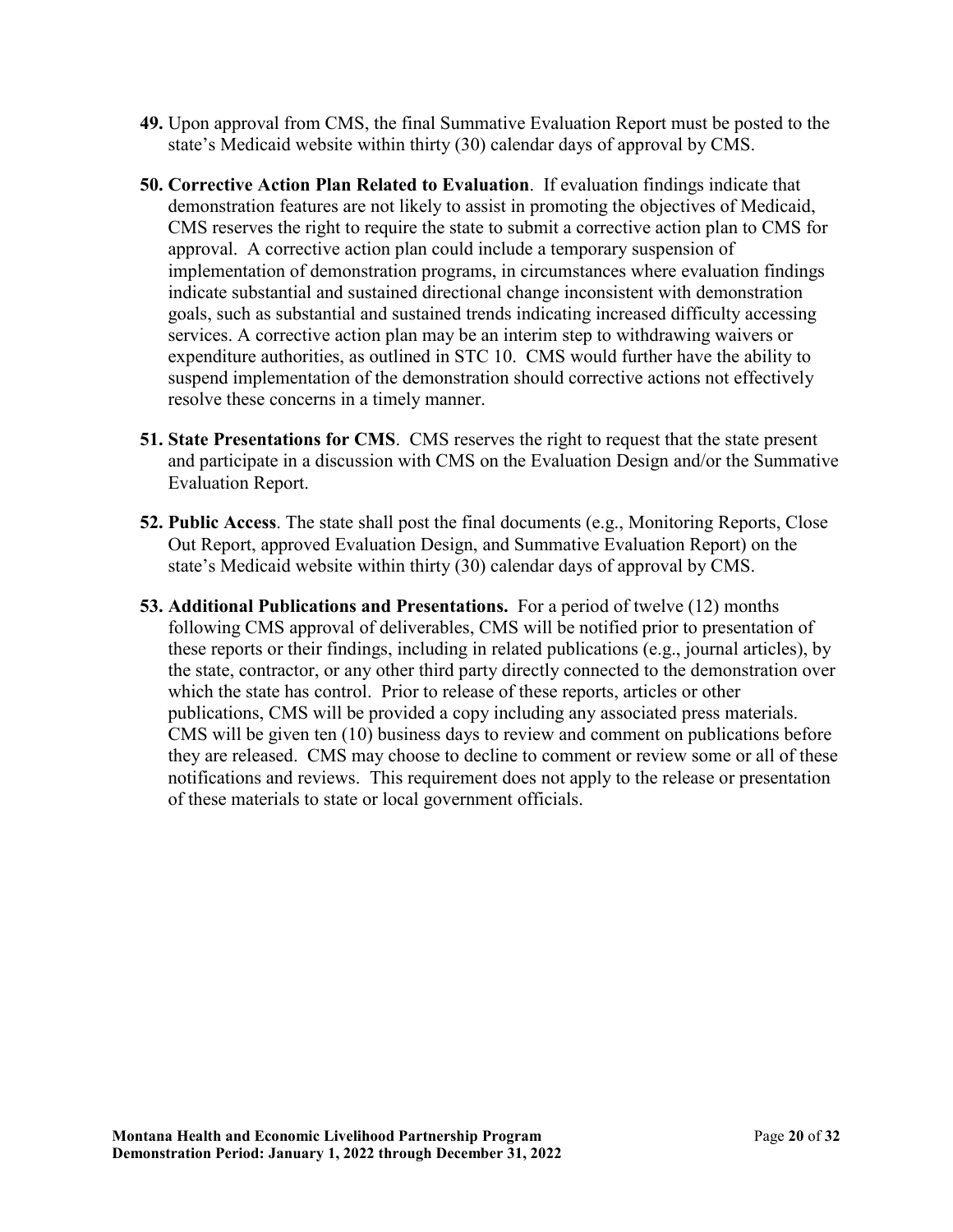### **Attachment A Developing the Evaluation Design**

### **Introduction**

Both state and federal governments need rigorous quantitative and qualitative evidence to inform policy decisions. To that end, for states that are testing new approaches and flexibilities in their Medicaid programs through section 1115 demonstrations, evaluations are crucial to understand and disseminate information about these policies. The evaluations of new initiatives seek to produce new knowledge and direction for programs and inform Medicaid policy for the future. While a narrative about what happened during a demonstration provides important information, the principal focus of the evaluation of a section 1115 demonstration should be obtaining and analyzing data. Evaluations should include findings about the process (e.g., whether the demonstration is being implemented as intended), outcomes (e.g., whether the demonstration is having the intended effects on the target population), and impacts of the demonstration (e.g., whether the outcomes observed in the targeted population differ from outcomes in similar populations not affected by the demonstration).

#### **Submission Timelines**

 required to publish the Evaluation Design to the state's website within thirty (30) days of CMS There is a specified timeline for the state's submission of Evaluation Design and Reports. The graphic below depicts an example of this timeline for a 5-year demonstration period. In addition, the state should be aware that section 1115 evaluation documents are public records. The state is approval, as per 42 CFR 431.424(e). CMS will also publish a copy to the [Medicaid.gov](https://Medicaid.gov) website.



# **Expectations for Evaluation Designs**

state should contact its demonstration team. CMS expects Evaluation Designs to be rigorous, incorporate baseline and comparison group assessments, as well as statistical significance testing. Technical assistance resources for constructing comparison groups and identifying causal inferences are available on Medicaid.gov: [https://www.medicaid.gov/medicaid/section-1115-demonstrations/1115-demonstration](https://www.medicaid.gov/medicaid/section-1115-demo/evaluation-reports/evaluation-designs-and-reports/index.html)[monitoring-evaluation/1115-demonstration-state-monitoring-evaluation-resources/index.html.](https://www.medicaid.gov/medicaid/section-1115-demo/evaluation-reports/evaluation-designs-and-reports/index.html) If the state needs technical assistance using this outline or developing the Evaluation Design, the

All states with Medicaid section 1115 demonstrations are required to conduct Interim and Summative Evaluation Reports, and the Evaluation Design is the roadmap for conducting these evaluations. The roadmap begins with the stated goals for the demonstration followed by the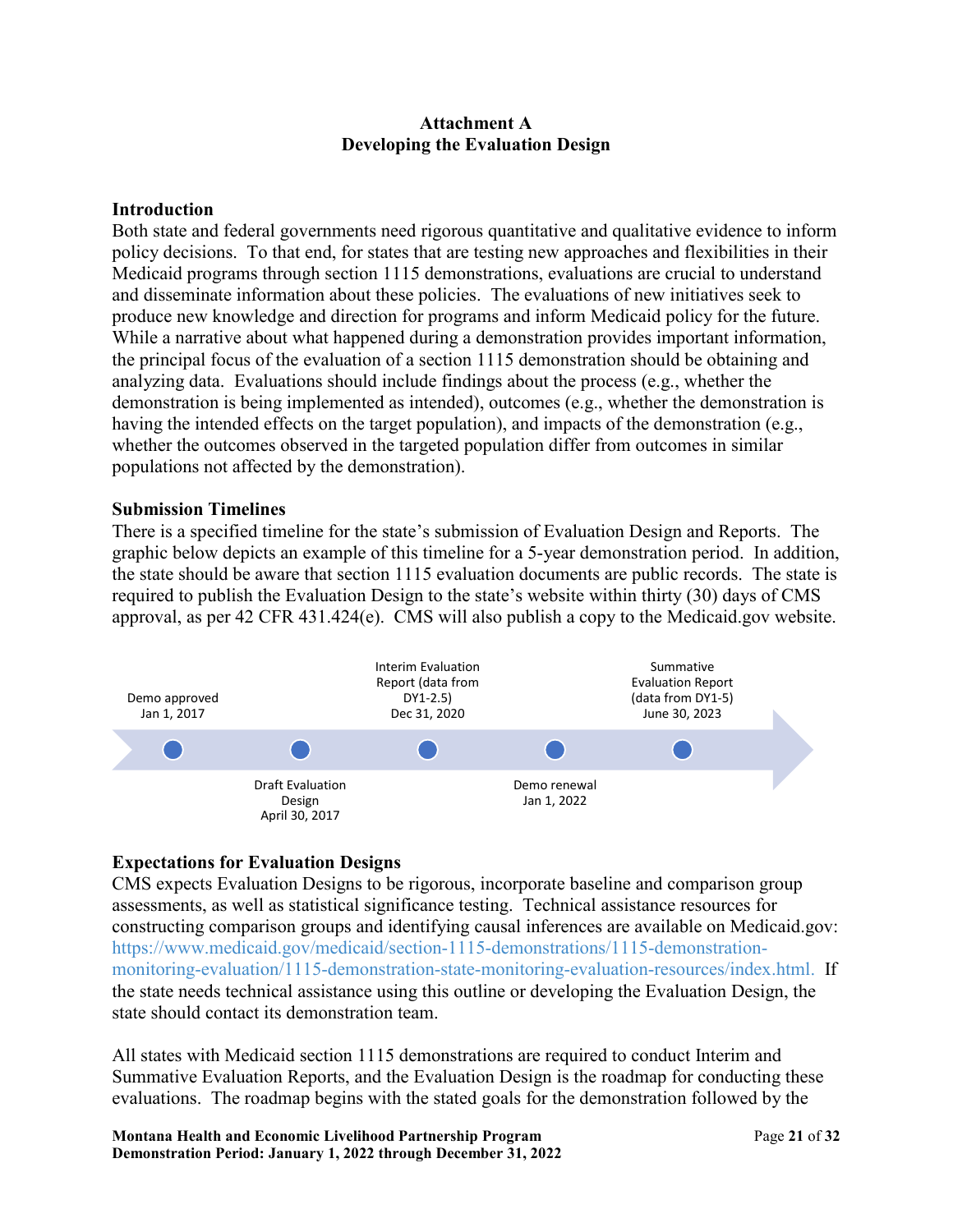methodology. However, the state may request, and CMS may agree to, changes in the measurable evaluation questions and quantifiable hypotheses, all to support a determination of the extent to which the demonstration has achieved its goals. When conducting analyses and developing the evaluation reports, every effort should be made to follow the approved methodology in appropriate circumstances.

The format for the Evaluation Design is as follows:

- A. General Background Information;
- B. Evaluation Questions and Hypotheses;
- C. Methodology;
- D. Methodological Limitations; and
- E. Attachments.
- **A. General Background Information** In this section, the state should include basic information about the demonstration, such as:
	- 1) The issue/s that the state is trying to address with its section 1115 demonstration and/or expenditure authorities, the potential magnitude of the issue/s, and why the state selected this course of action to address the issue/s (e.g., a narrative on why the state submitted an 1115 demonstration proposal).
	- 2) The name of the demonstration, approval date of the demonstration, and period of time covered by the evaluation.
	- 3) A description of the population groups impacted by the demonstration.
	- 4) A brief description of the demonstration and history of its implementation, and whether the draft Evaluation Design applies to an amendment, extension, renewal, or expansion of, the demonstration.
	- 5) For renewals, amendments, and major operational changes: a description of any changes to the demonstration during the approval period; the primary reason or reasons for the change; and how the Evaluation Design was altered or augmented to address these changes.
- **B. Evaluation Questions and Hypotheses**  In this section, the state should:
	- the evaluation questions align with the hypotheses and the goals of the demonstration. 1) Identify the state's hypotheses about the outcomes of the demonstration, and discuss how
	- 2) Address how the hypotheses and research questions promote the objectives of Titles XIX and/or XXI.
	- be measured. 3) Describe how the state's demonstration goals are translated into quantifiable targets for improvement, so that the performance of the demonstration in achieving these targets can
	- be measured.<br>4) Include a Driver Diagram to visually aid readers in understanding the rationale behind the A driver diagram, which includes information about the goals and features of the cause and effect of the variants behind the demonstration features and intended outcomes. demonstration, is a particularly effective modeling tool when working to improve health and health care through specific interventions. A driver diagram depicts the relationship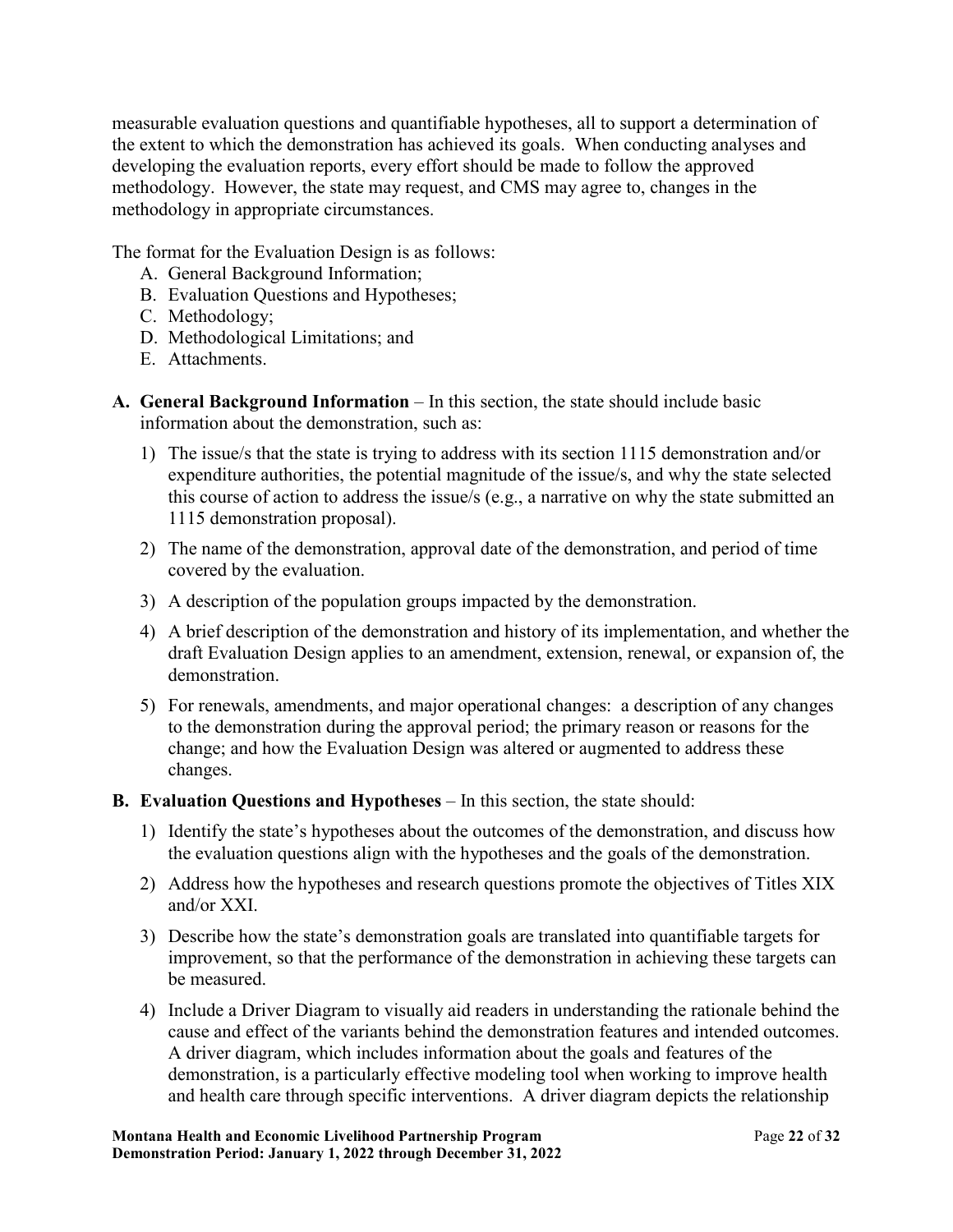between the aim, the primary drivers that contribute directly to achieving the aim, and the secondary drivers that are necessary to achieve the primary drivers for the demonstration. For an example and more information on driver diagrams: [https://innovation.cms.gov/files/x/hciatwoaimsdrvrs.pdf.](https://innovation.cms.gov/files/x/hciatwoaimsdrvrs.pdf)

**C. Methodology –** In this section, the state is to describe in detail the proposed research methodology. The focus is on showing that the evaluation meets the prevailing standards of scientific and academic rigor, that the results are statistically valid and reliable, and that it builds upon other published research, using references where appropriate.

 the limitations of the data and their effects on results, and discuss the generalizability of This section also provides evidence that the demonstration evaluation will use the best available data. The state should report on, control for, and make appropriate adjustments for results. This section should provide enough transparency to explain what will be measured and how, in sufficient detail so that another party could replicate the results. Table A below is an example of how the state might want to articulate the analytic methods for each research question and measure.

Specifically, this section establishes:

- post-test only assessments. If qualitative analysis methods will be used, they must be 1) *Methodological Design –* Provide information on how the evaluation will be designed. For example, whether the evaluation will utilize pre/post data comparisons, pre-test or described in detail.
- 2) *Target and Comparison Populations*  Describe the characteristics of the target and comparison populations, incorporating the inclusion and exclusion criteria. Include information about the level of analysis (beneficiary, provider, or program level), and if populations will be stratified into subgroups. Additionally, discuss the sampling methodology for the populations, as well as support that a statistically reliable sample size is available.
- 3) *Evaluation Period* Describe the time periods for which data will be included.
- 4) *Evaluation Measures* List all measures that will be calculated to evaluate the demonstration. The state also should include information about how it will define the numerators and denominators. Furthermore, the state should ensure the measures contain assessments of both process and outcomes to evaluate the effects of the demonstration during the period of approval. When selecting metrics, the state shall identify opportunities for improving quality of care and health outcomes, and controlling cost of care. The state also should incorporate benchmarking and comparisons to national and state standards, where appropriate.

 metrics, for example from sets developed by the Center for Medicare and Medicaid Include the measure stewards (i.e., the organization(s) responsible for the evaluation data elements/sets by "owning", defining, validating, securing, and submitting for endorsement, etc.) Proposed health measures could include CMS's Core Set of Health Care Quality Measures for Children in Medicaid and CHIP, Consumer Assessment of Health Care Providers and Systems (CAHPS), the Initial Core Set of Health Care Quality Measures for Medicaid-Eligible Adults and/or measures endorsed by National Quality Forum. Proposed performance metrics can be selected from nationally recognized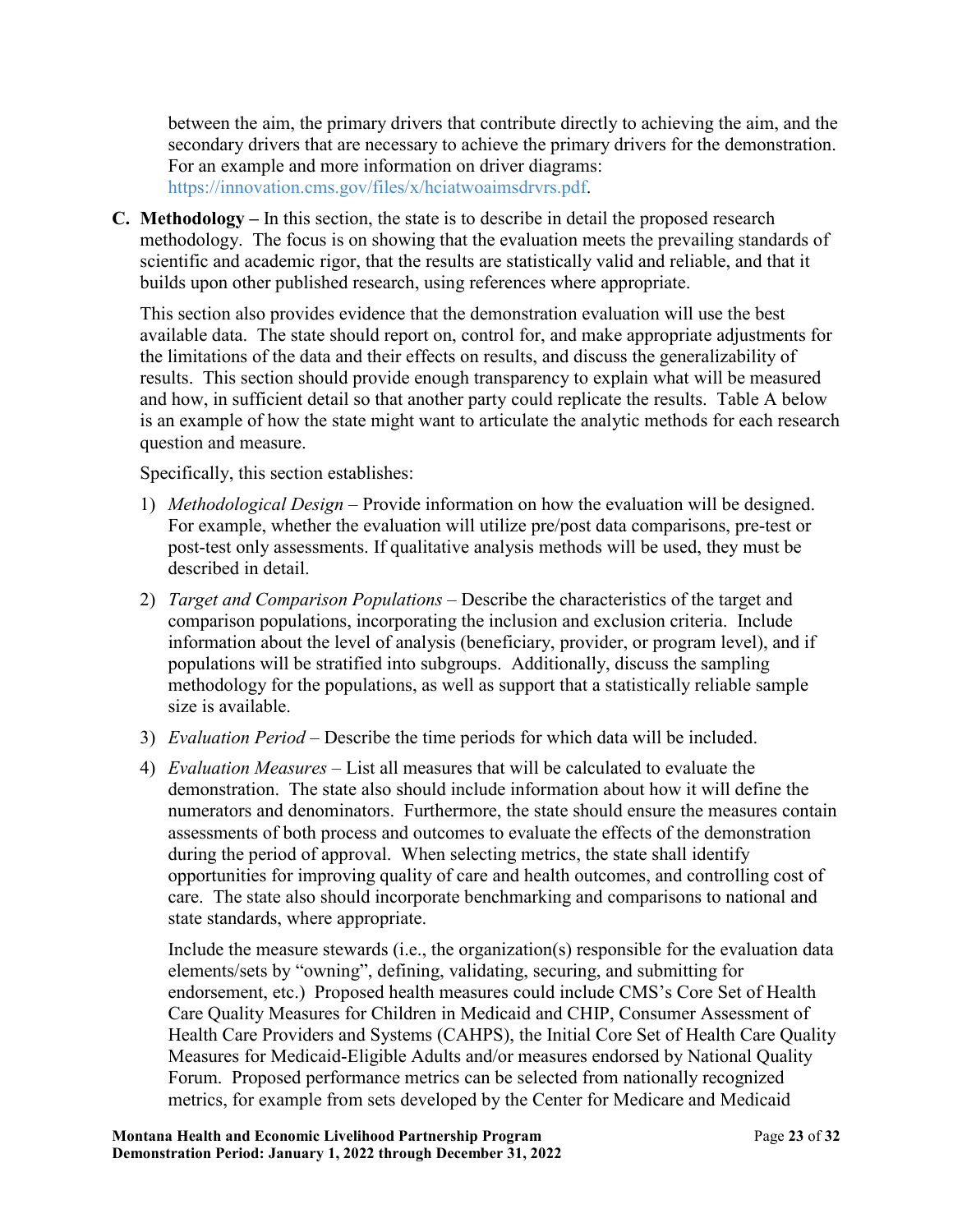Innovation or for meaningful use under Health Information Technology.

- 5) *Data Sources* Explain from where the data will be obtained, describe any efforts to validate and clean the data, and discuss the quality and limitations of the data sources. If the state plans to collect primary data (i.e., data collected specifically for the evaluation), include the methods by which the data will be collected, the source of the proposed questions and responses, and the frequency and timing of data collection. Additionally, copies of any proposed surveys must be provided to CMS for approval before implementation.
- 6) *Analytic Methods* This section includes the details of the selected quantitative and/or qualitative analysis measures that will adequately assess the effectiveness of the demonstration. This section should:
	- a. Identify the specific statistical testing which will be undertaken for each measure (e.g., t-tests, chi-square, odds ratio, ANOVA, regression).
	- b. Explain how the state will isolate the effects of the demonstration from other initiatives occurring in the state at the same time (e.g., through the use of comparison groups).
	- c. Include a discussion of how propensity score matching and difference-indifferences designs may be used to adjust for differences in comparison populations over time, if applicable.
	- d. Consider the application of sensitivity analyses, as appropriate.
- 7) *Other Additions*  The state may provide any other information pertinent to the Evaluation Design for the demonstration.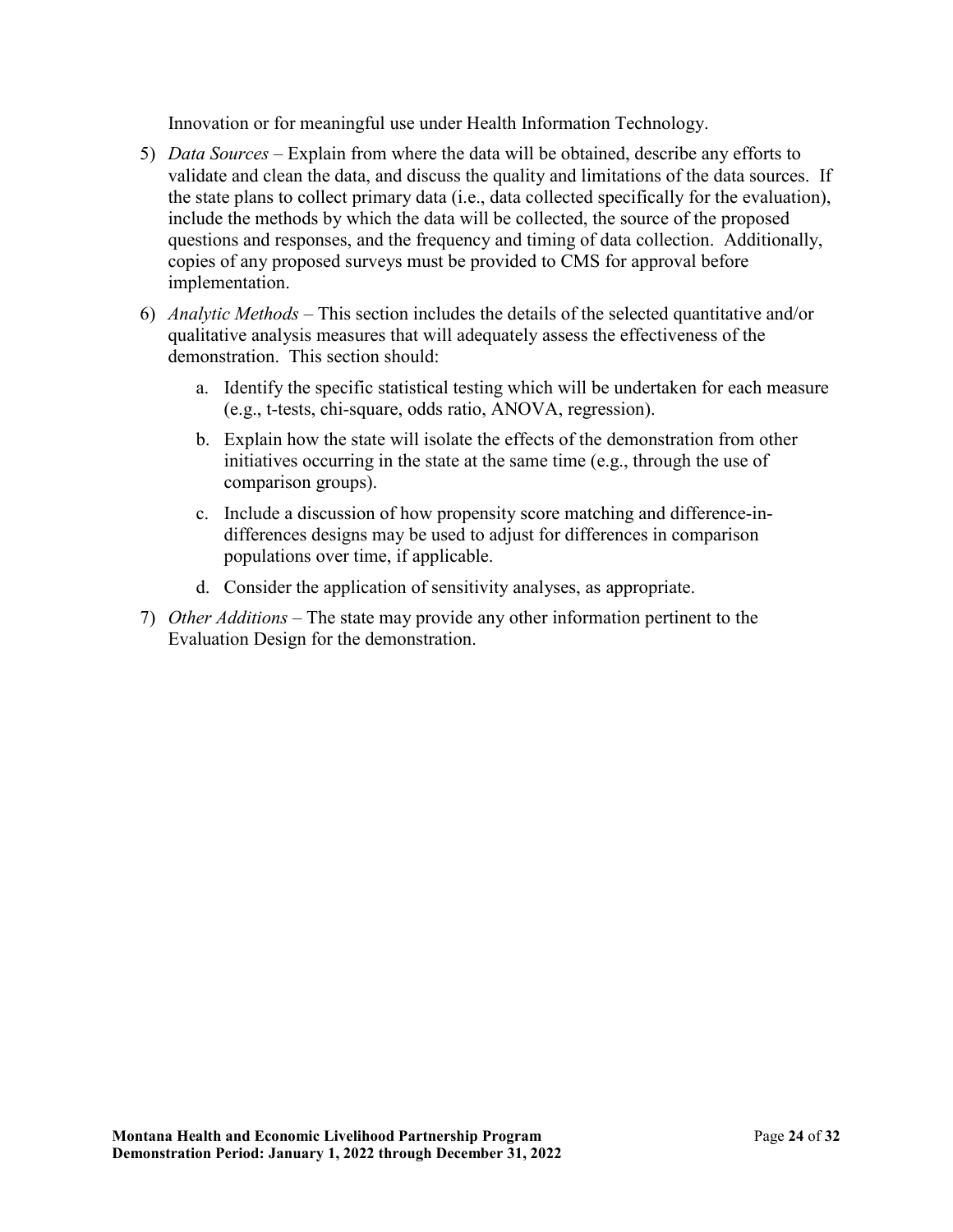| Research<br>Question    | Outcome<br>measures used to<br>address the<br>research question | Sample or population<br>subgroups to be<br>compared                                                                        | Data Sources                                                     | Analytic<br>Methods                                 |  |  |
|-------------------------|-----------------------------------------------------------------|----------------------------------------------------------------------------------------------------------------------------|------------------------------------------------------------------|-----------------------------------------------------|--|--|
| <b>Hypothesis 1</b>     |                                                                 |                                                                                                                            |                                                                  |                                                     |  |  |
| Research<br>question 1a | -Measure 1<br>-Measure 2<br>-Measure 3                          | -Sample e.g. All<br>attributed Medicaid<br>beneficiaries<br>-Beneficiaries with<br>diabetes diagnosis                      | -Medicaid fee-<br>for-service and<br>encounter claims<br>records | -Interrupted<br>time series                         |  |  |
| Research<br>question 1b | -Measure 1<br>-Measure 2<br>-Measure 3<br>-Measure 4            | -sample, e.g., PPS<br>patients who meet<br>survey selection<br>requirements (used<br>services within the last<br>6 months) | -Patient survey                                                  | Descriptive<br>statistics                           |  |  |
| <b>Hypothesis 2</b>     |                                                                 |                                                                                                                            |                                                                  |                                                     |  |  |
| Research<br>question 2a | -Measure 1<br>-Measure 2                                        | -Sample, e.g., PPS<br>administrators                                                                                       | -Key informants                                                  | Qualitative<br>analysis of<br>interview<br>material |  |  |

**Table A. Example Design Table for the Evaluation of the Demonstration** 

 **D. Methodological Limitations –** This section provides more detailed information about the sources or collection process, or analytic methods. The state should also identify any efforts the state would like CMS to take into consideration in its review. limitations of the evaluation. This could include limitations about the design, the data to minimize these limitations. Additionally, this section should include any information about features of the demonstration that effectively present methodological constraints that

CMS also recognizes that there may be certain instances where a state cannot meet the rigor of an evaluation as expected by CMS. In these instances, the state should document for CMS why it is not able to incorporate key components of a rigorous evaluation, including comparison groups and baseline data analyses. For example, if a demonstration is longstanding, it may be difficult for the state to include baseline data because any pre-test data points may not be relevant or comparable. Other examples of considerations include:

- 1) When the demonstration is:
	- to be successful: or a. Non-complex, unchanged, or has previously been rigorously evaluated and found
	- b. Could now be considered standard Medicaid policy (CMS published regulations or guidance).
- 2) When the demonstration is also considered successful without issues or concerns that would require more regular reporting, such as:
	- a. Operating smoothly without administrative changes;

 **Montana Health and Economic Livelihood Partnership Program** Page **25** of **32 Demonstration Period: January 1, 2022 through December 31, 2022**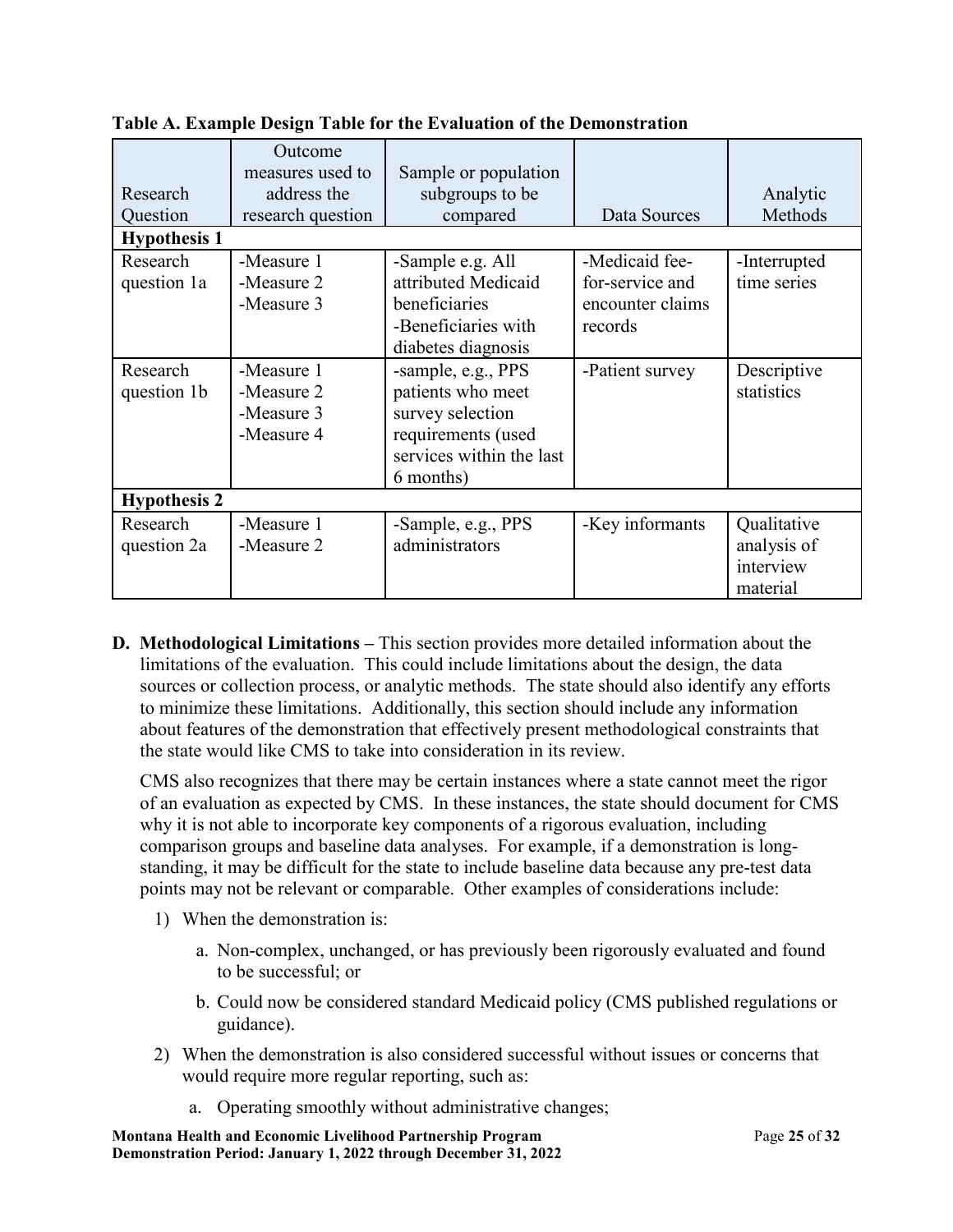- b. No or minimal appeals and grievances;
- c. No state issues with CMS-64 reporting or budget neutrality; and
- d. No Corrective Action Plans for the demonstration**Attachments**
- **1) Independent Evaluator.** This includes a discussion of the state's process for the qualifications that the selected entity must possess, and how the state will assure no conflict of interest. Explain how the state will assure that the Independent Evaluation Reports. The Evaluation Design should include a "No Conflict of obtaining an independent entity to conduct the evaluation, including a description of Evaluator will conduct a fair and impartial evaluation and prepare objective Interest" statement signed by the independent evaluator.
- **2) Evaluation Budget.** A budget for implementing the evaluation shall be provided with the draft Evaluation Design. It will include the total estimated costs, as well as a breakdown of estimated staff, administrative, and other costs for all aspects of the evaluation. Examples include, but are not limited to: the development of all survey and measurement instruments; quantitative and qualitative data collection; data cleaning and analyses; and reports generation. A justification of the costs may be required by CMS if the estimates provided do not appear to sufficiently cover the costs of the draft Evaluation Design, if CMS finds that the draft Evaluation Design is not sufficiently developed, or if the estimates appear to be excessive.
- **3) Timeline and Major Milestones.** Describe the timeline for conducting the various evaluation activities, including dates for evaluation-related milestones, including those related to procurement of an outside contractor, if applicable, and deliverables. The final Evaluation Design shall incorporate milestones for the development and submission of the Interim and Summative Evaluation Reports. Pursuant to 42 CFR  $431.424(c)(v)$ , this timeline should also include the date by which the Final Summative Evaluation Report is due.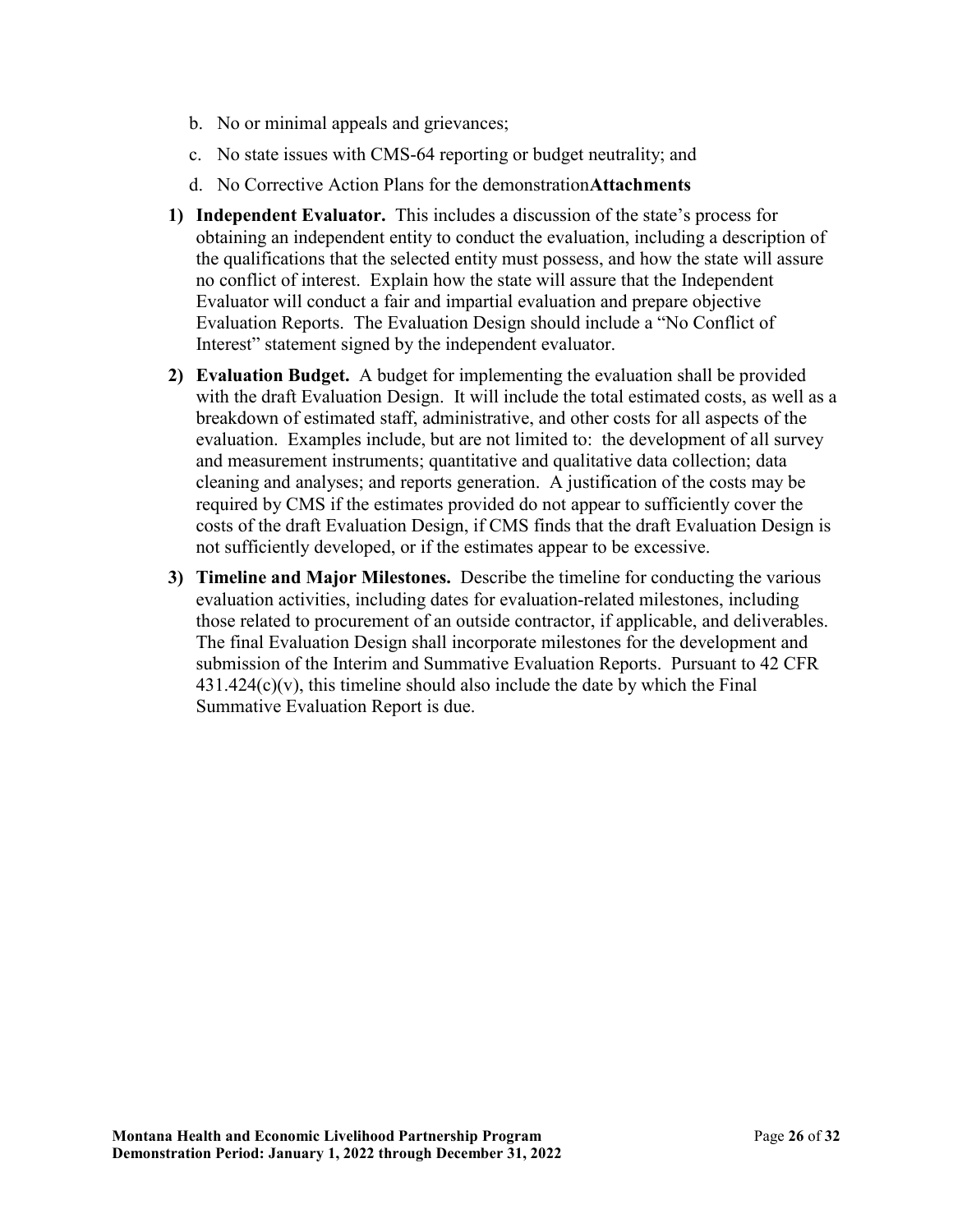#### **Attachment B Preparing the Interim and Summative Evaluation Reports**

#### **Introduction**

Both state and federal governments need rigorous quantitative and qualitative evidence to inform policy decisions. To that end, for states that are testing new approaches and flexibilities in their Medicaid programs through section 1115 demonstrations, evaluations are crucial to understand and disseminate information about these policies. The evaluations of new initiatives seek to produce new knowledge and direction for programs and inform Medicaid policy for the future. While a narrative about what happened during a demonstration provides important information, the principal focus of the evaluation of a section 1115 demonstration should be obtaining and analyzing data. Evaluations should include findings about the process (e.g., whether the demonstration is being implemented as intended), outcomes (e.g., whether the demonstration is having the intended effects on the target population), and impacts of the demonstration (e.g., whether the outcomes observed in the targeted population differ from outcomes in similar populations not affected by the demonstration).

### **Submission Timelines**

 to the state's website within thirty (30) calendar days of CMS approval, as per 42 CFR There is a specified timeline for the state's submission of Evaluation Designs and Evaluation Reports. These dates are specified in the demonstration Special Terms and Conditions (STCs). The graphic below depicts an example of a deliverables timeline for a 5-year demonstration. In addition, the state should be aware that section 1115 evaluation documents are public records. In order to assure the dissemination of the evaluation findings, lessons learned, and recommendations, the state is required to publish the Interim and Summative Evaluation Reports 431.424(d). CMS will also publish a copy to the Medicaid.gov website.



## **Expectations for Evaluation Reports**

 repeatedly). The already-approved Evaluation Design is a map that begins with the conducting analyses and developing the evaluation reports, every effort should be made to follow All states with Medicaid section 1115 demonstrations are required to conduct evaluations that are valid (the extent to which the evaluation measures what it is intended to measure), and reliable (the extent to which the evaluation could produce the same results when used demonstration goals, then transitions to the evaluation questions, and to the specific hypotheses, which will be used to investigate whether the demonstration has achieved its goals. When the methodology outlined in the approved Evaluation Design. However, the state may request,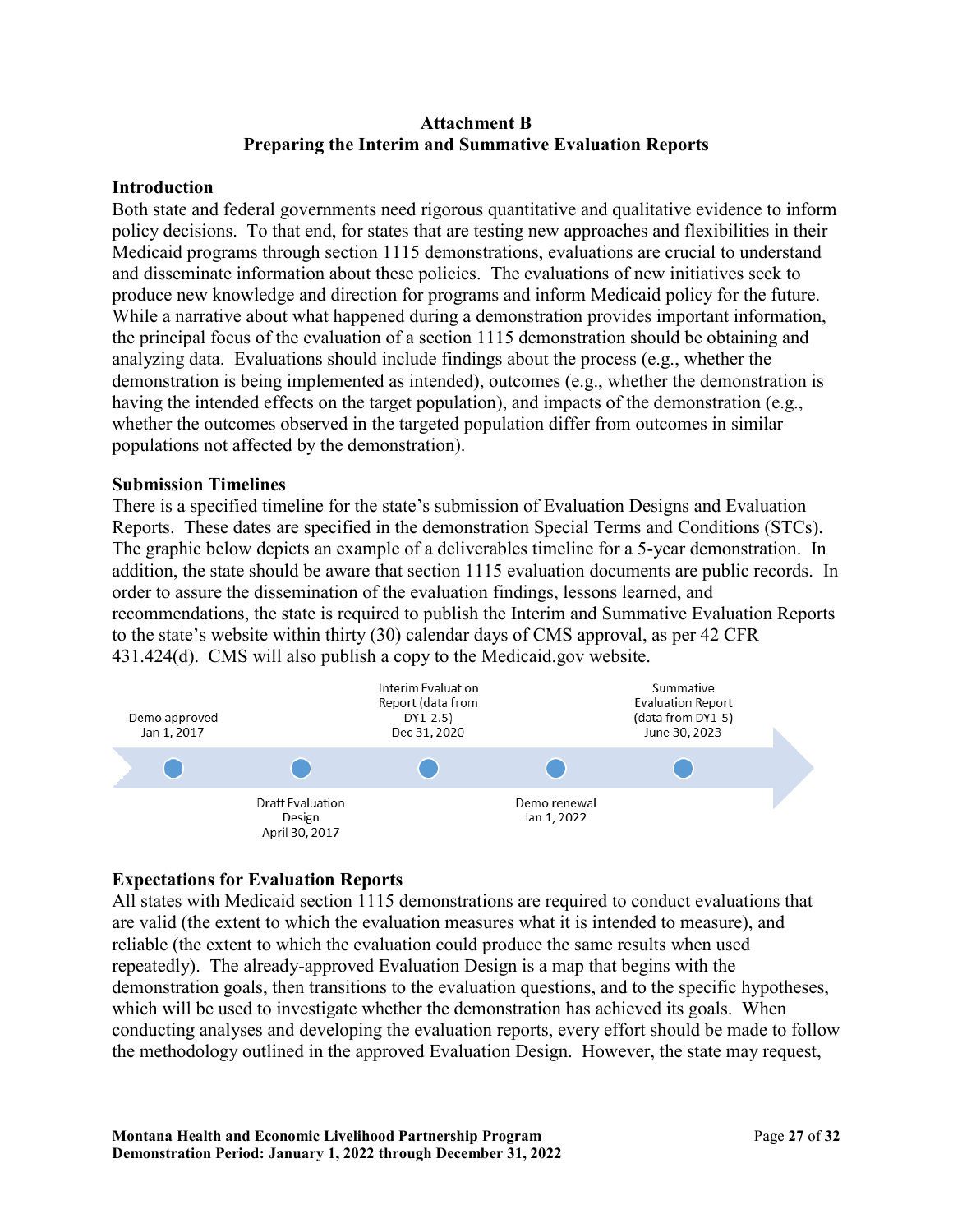and CMS may agree to, changes in the methodology in appropriate circumstances.

When submitting an application for renewal, the Interim Evaluation Report should be posted on the state's website with the application for public comment. Additionally, the Interim Evaluation Report must be included in its entirety with the application submitted to CMS.

 and comparison group assessments, as well as statistical significance testing. Technical outline or developing the evaluation reports, the state should contact its demonstration team. CMS expects Interim and Summative Evaluation Reports to be rigorous, incorporate baseline assistance resources for constructing comparison groups and identifying causal inferences are available on Medicaid.gov: [https://www.medicaid.gov/medicaid/section-1115](https://www.medicaid.gov/medicaid/section-1115-demo/evaluation-reports/evaluation-designs-and-reports/index.html) [demonstrations/1115-demonstration-monitoring-evaluation/1115-demonstration-state](https://www.medicaid.gov/medicaid/section-1115-demo/evaluation-reports/evaluation-designs-and-reports/index.html)[monitoring-evaluation-resources/index.html.](https://www.medicaid.gov/medicaid/section-1115-demo/evaluation-reports/evaluation-designs-and-reports/index.html) If the state needs technical assistance using this

### **Intent of this Attachment**

Title XIX of the Social Security Act (the Act) requires an evaluation of every section 1115 demonstration. In order to fulfill this requirement, the state's evaluation report submissions must provide comprehensive written presentations of all key components of the demonstration, and include all required elements specified in the approved Evaluation Design. This Attachment is intended to assist states with organizing the required information in a standardized format and understanding the criteria that CMS will use in reviewing the submitted Interim and Summative Evaluation Reports.

#### **Required Core Components of Interim and Summative Evaluation Reports**

differently, and why; and discuss the implications on future Medicaid policy. The Interim and Summative Evaluation Reports present research and findings about the section 1115 demonstration. It is important that the reports incorporate a discussion about the structure of the Evaluation Design to explain the goals and objectives of the demonstration, the hypotheses related to the demonstration, and the methodology for the evaluation. The evaluation reports should present the relevant data and an interpretation of the findings; assess the outcomes (what worked and what did not work); explain the limitations of the design, data, and analyses; offer recommendations regarding what (in hindsight) the state would further advance, or do

The format for the Interim and Summative Evaluation reports is as follows:

- A. Executive Summary;
- B. General Background Information;
- C. Evaluation Questions and Hypotheses;
- D. Methodology;
- E. Methodological Limitations;
- F. Results;
- G. Conclusions;
- H. Interpretations, and Policy Implications and Interactions with Other State Initiatives;
- I. Lessons Learned and Recommendations; and
- J. Attachment(s).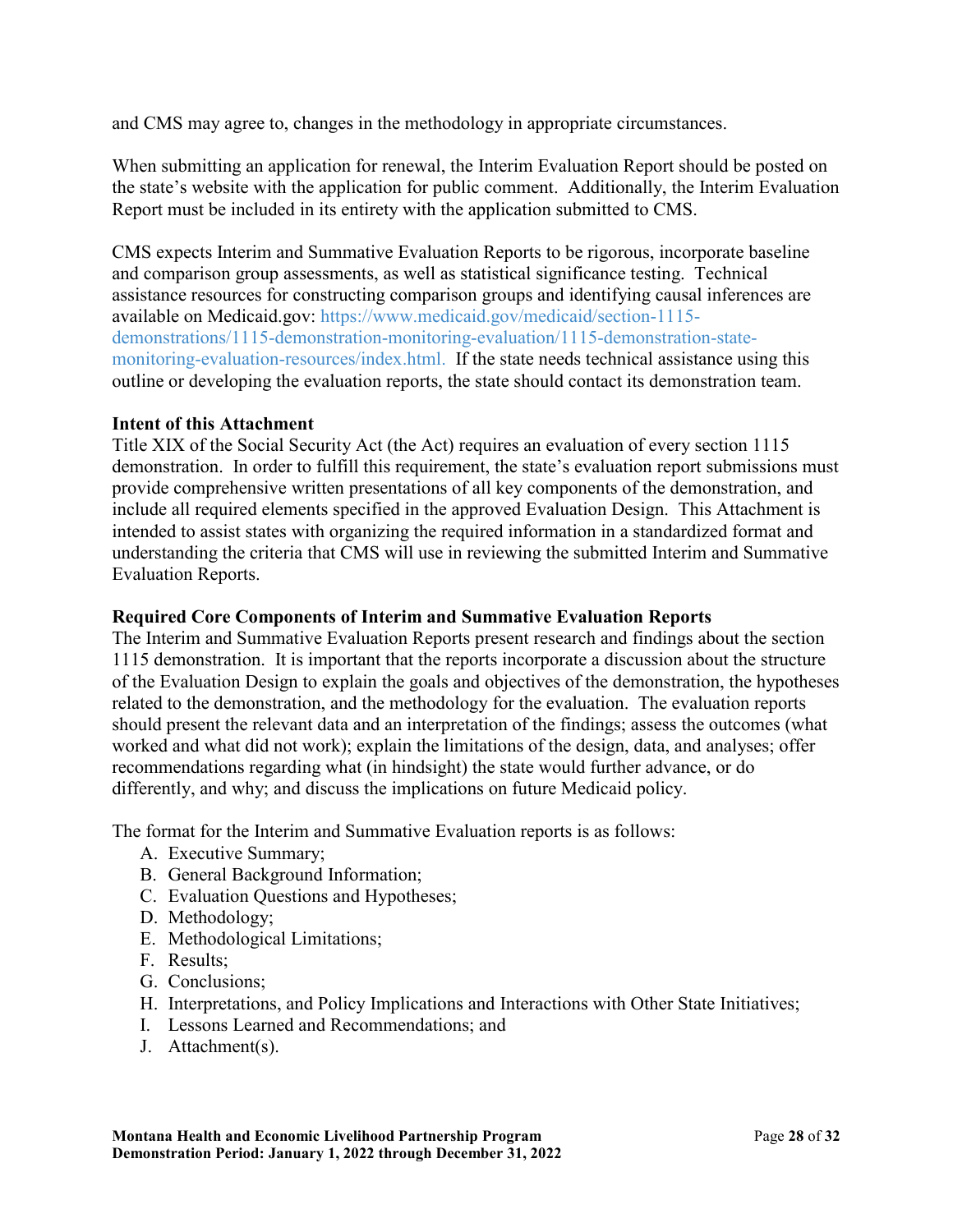States should include the following information in the following sections of their Interim and Summative Evaluation Reports:

- **A. Executive Summary**  A summary of the demonstration, the principal results, interpretations, and recommendations of the evaluation.
- **B. General Background Information about the Demonstration** In this section, the state should include basic information about the demonstration, such as:
	- 1) The issue/s that the state is trying to address with its section 1115 demonstration and/or expenditure authorities, how the state became aware of the issue, the potential magnitude of the issue, and why the state selected this course of action to address the issues.
	- 2) The name of the demonstration, approval date of the demonstration, and period of time covered by the evaluation.
	- 3) A description of the population groups impacted by the demonstration.
	- 4) A brief description of the demonstration and history of the implementation, and if the evaluation is for an amendment, extension, renewal, or expansion of, the demonstration.
	- demonstration evaluation findings (if applicable). 5) For renewals, amendments, and major operational changes: A description of any changes to the demonstration during the approval period; whether the motivation for change was due to political, economic, and fiscal factors at the state and/or federal level; whether the programmatic changes were implemented to improve beneficiary health, provider/health plan performance, or administrative efficiency; and how the Evaluation Design was altered or augmented to address these changes. Additionally, the state should explain how this Evaluation Report builds upon and expands earlier
	- **C. Evaluation Questions and Hypotheses**  In this section, the state should:
		- 1) Identify the state's hypotheses about the outcomes of the demonstration, and discuss how the goals of the demonstration align with the evaluation questions and hypotheses.
		- objectives of Titles XIX and XXI. 2) Address how the research questions / hypotheses of this demonstration promote the
		- 3) Describe how the state's demonstration goals were translated into quantifiable targets for improvement, so that the performance of the demonstration in achieving these targets could be measured.
		- 4) The inclusion of a Driver Diagram in the Evaluation Report is highly encouraged, as the visual can aid readers in understanding the rationale behind the demonstration features and intended outcomes.
	- **D. Methodology**  In this section, the state is to provide an overview of the research that was conducted to evaluate the section 1115 demonstration, consistent with the approved Evaluation Design. The Evaluation Design should also be included as an attachment to the report. The focus is on showing that the evaluation builds upon other published research (using references), meets the prevailing standards of scientific and academic rigor, and the results are statistically valid and reliable.

An Interim Evaluation Report should provide any available data to date, including both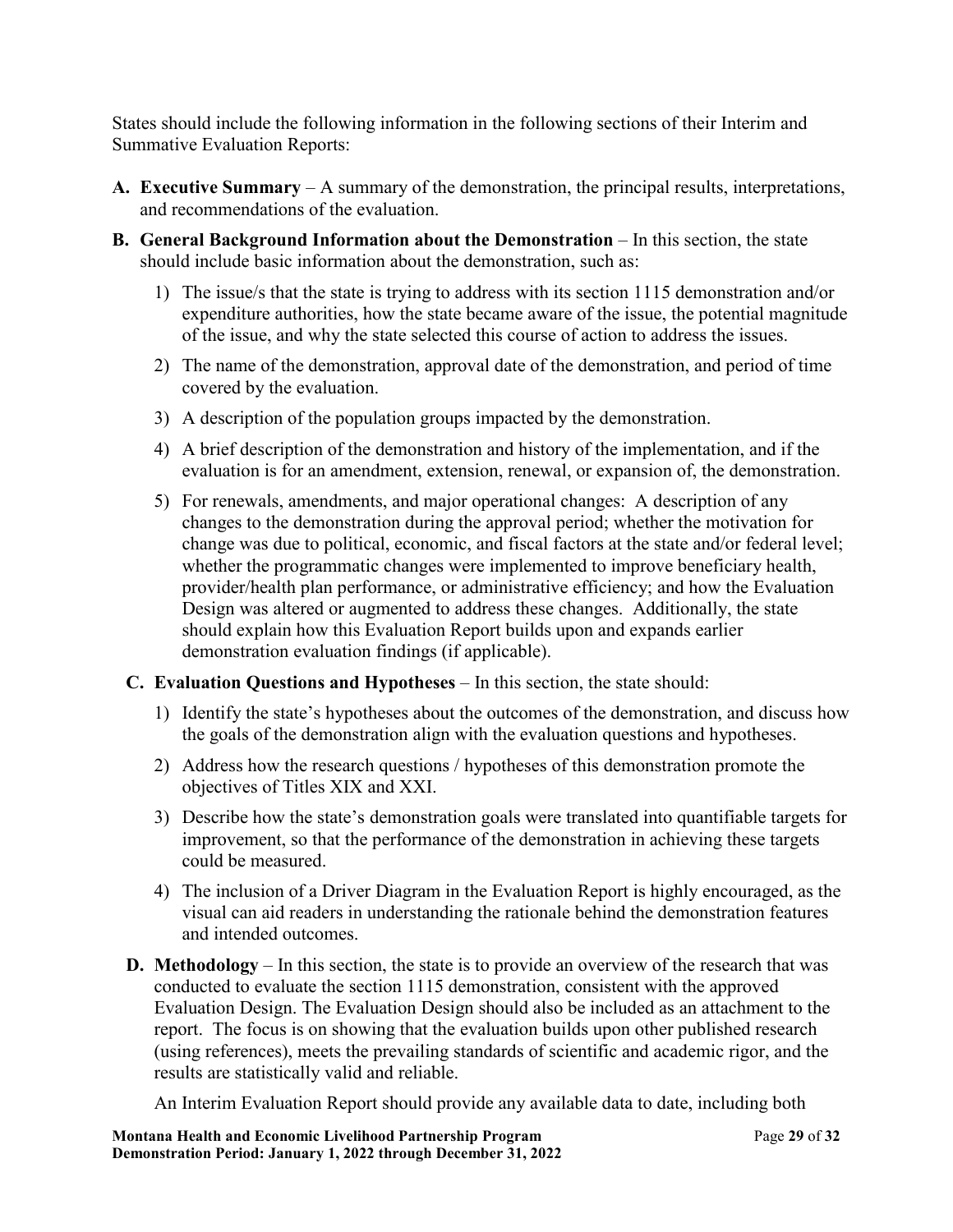quantitative and qualitative assessments. The Evaluation Design should assure there is appropriate data development and collection in a timely manner to support developing an Interim Evaluation Report.

 controlled for, and made appropriate adjustments for the limitations of the data and their effects on results; and discusses the generalizability of results. This section should provide This section provides the evidence that the demonstration evaluation used the best available data and describes why potential alternative data sources were not used; reported on, enough transparency to explain what was measured and how. Specifically, this section establishes that the approved Evaluation Design was followed by describing:

- 1) *Methodological Design*  Whether the evaluation included an assessment of pre/post or post-only data, with or without comparison groups, etc.
- 2) *Target and Comparison Populations*  Describe the target and comparison populations, describing inclusion and exclusion criteria.
- 3) *Evaluation Period*  Describe the time periods for which data will be collected.
- 4) *Evaluation Measures*  List the measures used to evaluate the demonstration and their respective measure stewards.
- and clean the data. 5) *Data Sources* – Explain from where the data were obtained, and efforts to validate
- and clean the data. 6) *Analytic Methods*  Identify specific statistical testing which was undertaken for each measure (t-tests, chi-square, odds ratio, ANOVA, regression, etc.).
- evaluation of the demonstration.**Methodological Limitations**  This section provides 7) *Other Additions* – The state may provide any other information pertinent to the sufficient information for discerning the strengths and weaknesses of the study design, data sources/collection, and analyses.
- **F. Results**  In this section, the state presents and uses the quantitative and qualitative data to demonstrate whether and to what degree the evaluation questions and hypotheses of the demonstration were addressed. The findings should visually depict the demonstration results, using tables, charts, and graphs, where appropriate. This section should include findings from the statistical tests conducted.
- **G. Conclusions**  In this section, the state will present the conclusions about the evaluation results. Based on the findings, discuss the outcomes and impacts of the demonstration and identify the opportunities for improvements. Specifically, the state should answer the following questions:
	- 1. In general, did the results show that the demonstration was/was not effective in
		- a. If the state did not fully achieve its intended goals, why not?
		- achieving the goals and objectives established at the beginning of the demonstration?<br>a. If the state did not fully achieve its intended goals, why not?<br>b. What could be done in the future that would better enable such an fully achieve those purposes, aims, objectives, and goals?

#### **H. Interpretations, Policy Implications and Interactions with Other State Initiatives –** In

 **Montana Health and Economic Livelihood Partnership Program** Page **30** of **32 Demonstration Period: January 1, 2022 through December 31, 2022**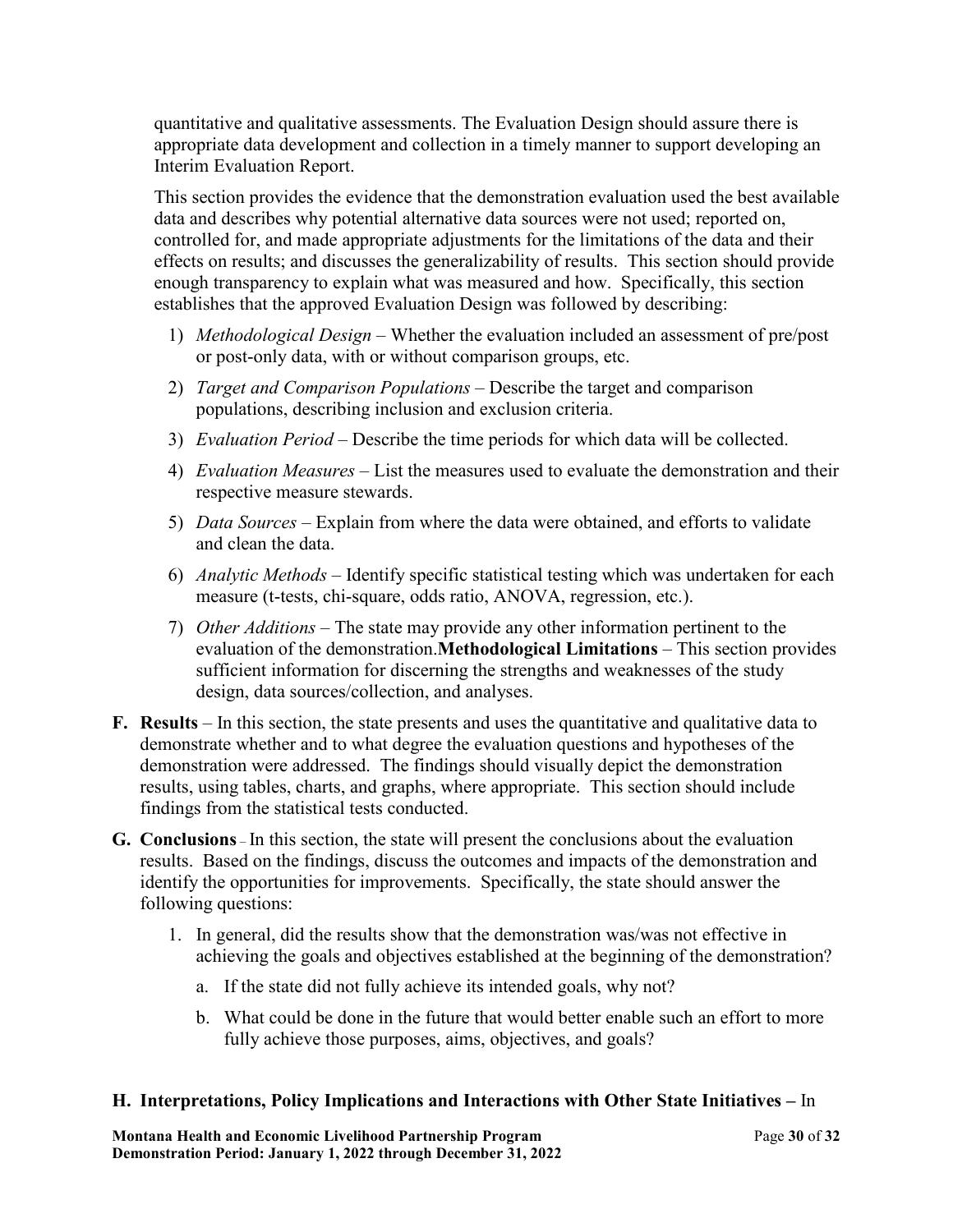interpretation of the data using evaluative reasoning to make judgments about the  demonstration. This section should also include a discussion of the implications of the this section, the state will discuss the section 1115 demonstration within an overall Medicaid context and long-range planning. This should include interrelations of the demonstration with other aspects of the state's Medicaid program, interactions with other Medicaid demonstrations, and other federal awards affecting service delivery, health outcomes and the cost of care under Medicaid. This section provides the state with an opportunity to provide findings at both the state and national levels.

**I.** Lessons Learned and Recommendations – In this section, the state will discuss the section 1115 demonstration within an overall Medicaid context and long-range planning. This should include interrelations of the demonstration with other aspects of the state's Medicaid program, interactions with other Medicaid demonstrations, and other federal awards affecting service delivery, health outcomes and the cost of care under Medicaid. This section provides the state with an opportunity to provide interpretations of the data using evaluative reasoning to make judgments about the demonstration. This section should also include a discussion of the implications of the findings at both the state and national levels.

### **J. Attachment**

1) Evaluation Design: Provide the CMS-approved Evaluation Design